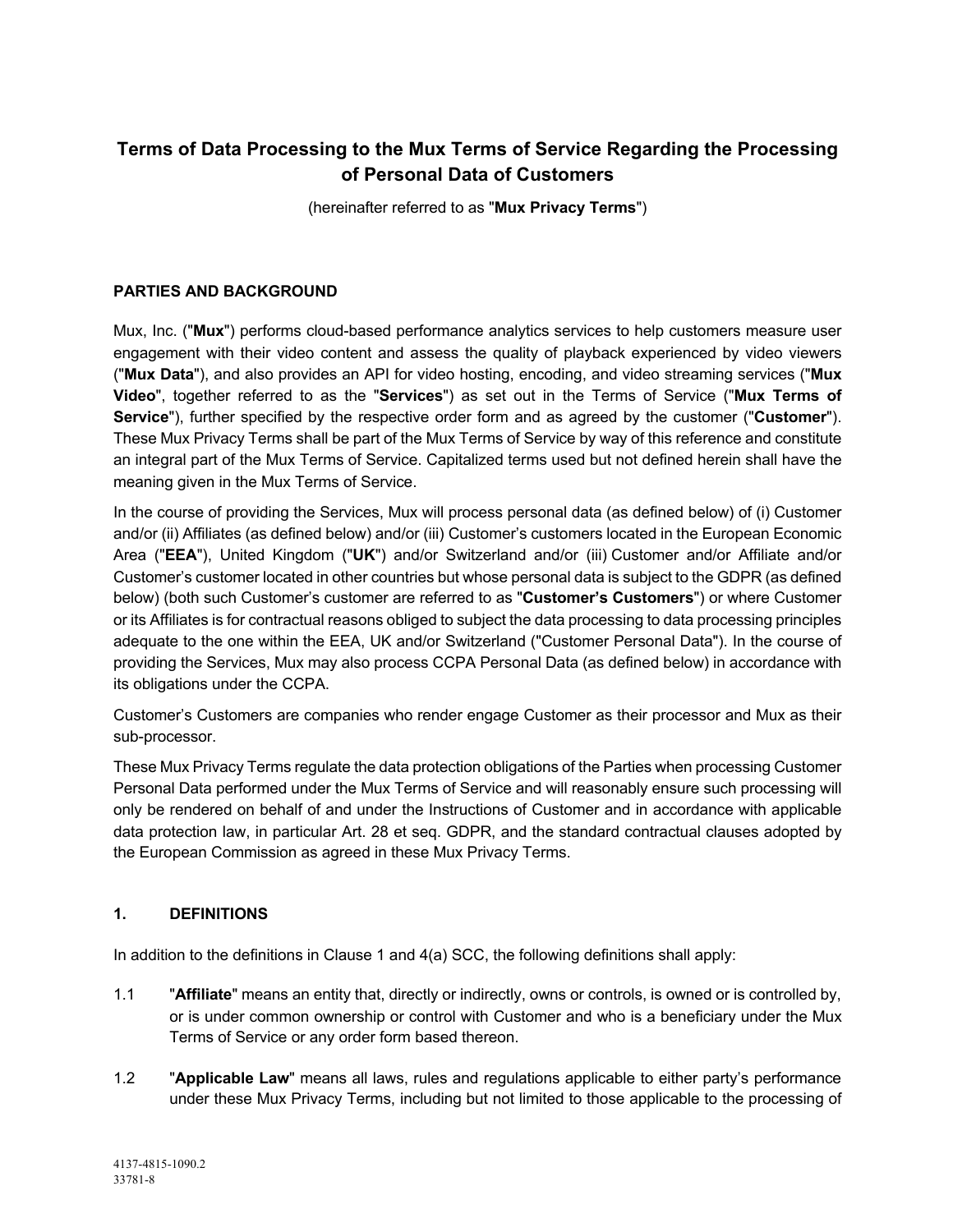personal data. This means, in particular, the GDPR and all national laws validly amending the applicable rules for the processing of personal data, and the CCPA.

- 1.3 "**CCPA**" means the California Consumer Privacy Act of 2018, as amended (Cal. Civ. Code §§ 1798.100 et seq.).
- 1.4 "**CCPA Personal Data**" means the "Personal Information" (as defined in the CCPA) that Mux processes on behalf of Customer and/or Affiliate and/or Customer's customers in connection with the provision of the Services.
- 1.5 "**GDPR**" means Regulation (EU) 2016/679 (the "**EU GDPR**") or, where applicable, the "**UK GDPR**" as it forms part of the law of England and Wales, Scotland and Northern Ireland by virtue of section 3 of the UK European Union (Withdrawal) Act 2018 or, where applicable, the equivalent provision under Swiss data protection law;
- 1.6 "**Instruction**" means any documented instruction, submitted by Customer to Mux, directing Mux to perform a specific action with regard to Customer personal Data and/or CCPA Personal Data. Instructions shall initially be specified in the Mux Terms of Service and may, from time to time thereafter, be amended, supplemented or replaced by Customer by separate written or text form instructions, provided that such instructions still fall within the scope of the Services. Instruction issued for the purpose of complying with statutory claims under the GDPR such as rectification, erasure, restriction or portability of personal data fall within the scope of the Services.
- 1.7 "**Sell**" shall have the meaning given in the CCPA.
- 1.8 The terms "controller", "data subject", "personal data", "personal data breach", "process", "processor", and "sub-processor", "supervisory authority" shall have the same meaning as set out in the GDPR.

## **2. SCOPE**

- 2.1 When providing the Services due under the Mux Terms of Service, Mux will process Customer Personal Data and/or CCPA Personal Data which shall be subject to the provisions contained in these Mux Privacy Terms. These Mux Privacy Terms amend the Mux Terms of Service with respect to any processing operation as described in Section 3.1 relating to Customer Personal Data and/or CCPA Personal Data provided by Customer or Customer's Customers through Customer as amended from time to time by written agreement between the Parties.
- 2.2 With respect to Affiliates, by entering into the Mux Terms of Service, Customer warrants it is duly authorized:
	- 2.2.1 to agree to these Mux Privacy Terms for and on behalf of any such Affiliates;
	- 2.2.2 to enforce the terms of these Mux Privacy Terms including the SCC on behalf of the Affiliates, and to act on behalf of the Affiliates in the administration and conduct of any claims arising in connection with these Mux Privacy Terms; and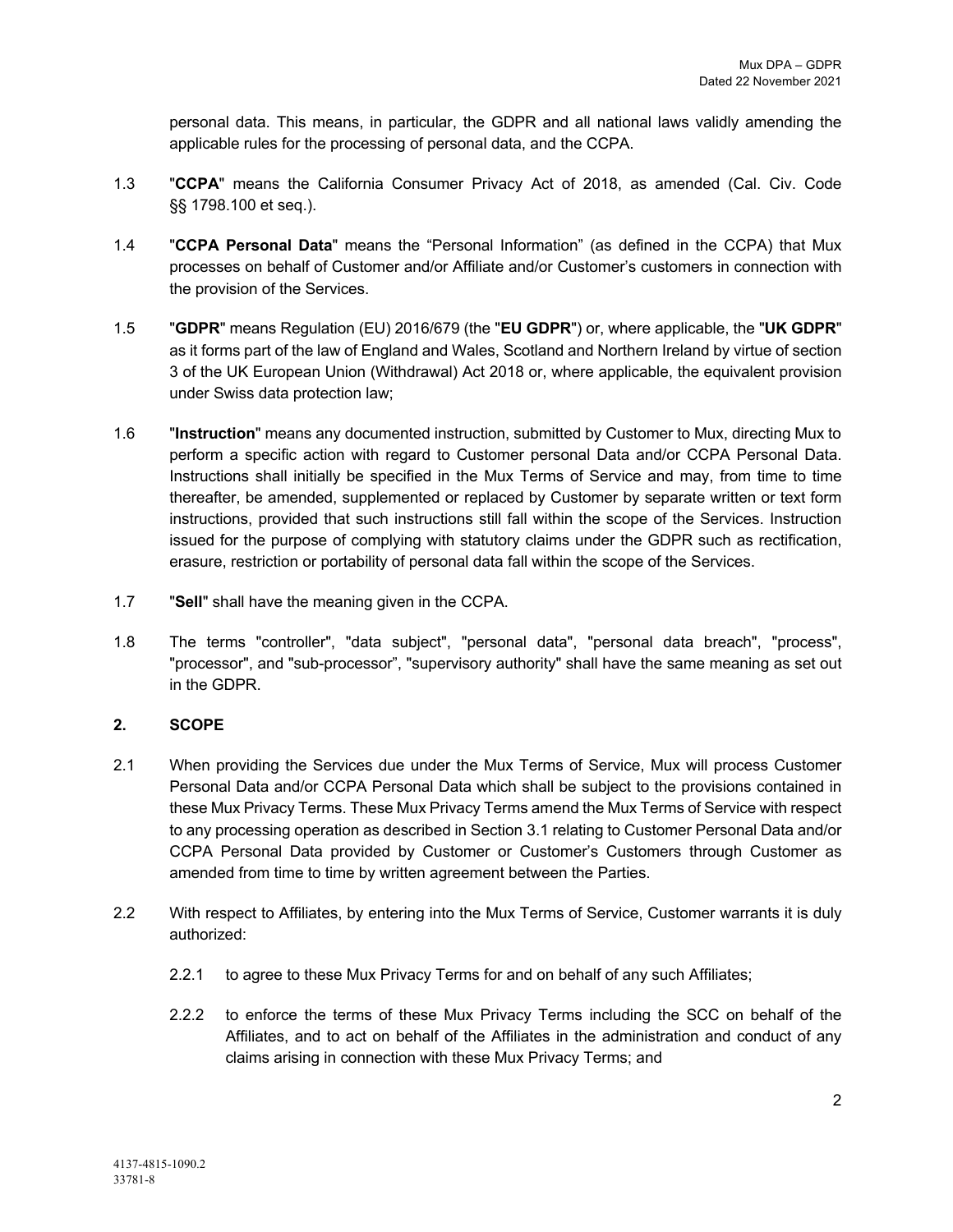- 2.2.3 to receive and respond to any notices or communications under this on behalf of Affiliates.
- 2.3 Subject to Section 2.2, each Affiliate shall be bound by these Mux Privacy Terms as if it was the Customer, unless these Mux Privacy Terms differentiate between the Customer and its Affiliates, in which case the specific provision shall prevail.
- 2.4 The Parties agree that the EU Standard Contractual Clauses for the Transfer of Personal Data to Third Countries pursuant to European Commission Implementing Decision (EU) 2021/914 of 4 June 2021 (*Module Two: Transfer controller to processor;* "**SCC Controller to Processor**", *and/or Module Three: Transfer processor to processor;* "**SCC Processor to Processor**" and both Modules referred to as "**SCC**") as further specified in **Exhibit 1** are incorporated to these Mux Privacy Terms by reference, whereas Mux qualifies as data importer (as defined in the SCC) and Customer as data exporter (as defined in the SCC), and the following applies:
	- 2.4.1 In the cases where the Customer acts as the controller of the Customer Personal Data it provides, the terms of the SCC Controller to Processor will apply.
	- 2.4.2 In the case where the Customer acts as a processor for one or more of Customer's Customers, the terms of the SCC Processor to Processor will apply in relation such Customer Personal Data initially provided by Customer's Customers.
	- 2.4.3 To the extent that the processing of Customer Personal Data is subject to UK or Swiss data protection laws, the UK Addendum and/or Swiss Addendum (as applicable) set out in **Exhibit 2** shall apply.
- 2.5 To the extent Mux is directly subject to the GDPR, the SCC shall be replaced with a new set of standard contractual terms once adopted by the European Commission. For this purpose, Mux will propose respective amendments to these Mux Privacy Terms which shall be deemed accepted by Customer and all its Affiliates, unless Customer objects within two (2) weeks following the receipt of the respective notice.
- 2.6 With regard to cases under Section 2.4.2 Customer warrants that it (i) is authorized by Customer's Customers to enter into these Mux Privacy Terms as their processor as well as to engage Mux as their sub-processor and (ii) has concluded appropriate data processing agreements with its Customer's Customers as the controller.
- 2.7 Since the Customer is the only Party which has a direct relationship with Customer's Customers, the Parties agree that
	- 2.7.1 whenever Mux may be obligated to notify Customer's Customers under these Mux Privacy Terms including under the SCC Processor to Processor, such as under its Clause 8.6(c), Clause 9 (option 2), Clause 10(a) SCC, the Customer warrants to promptly forward such notification from Mux to the relevant Customer's Customers; and
	- 2.7.2 any rights under these Mux Privacy Terms granted to Customer's Customer shall be exercised through Customer.
- 2.8 Subject to the Mux Terms of Service, additional Customer's Customers may be added by Customer to obtain the Services. In such cases, the Parties agree that Mux will process the personal data of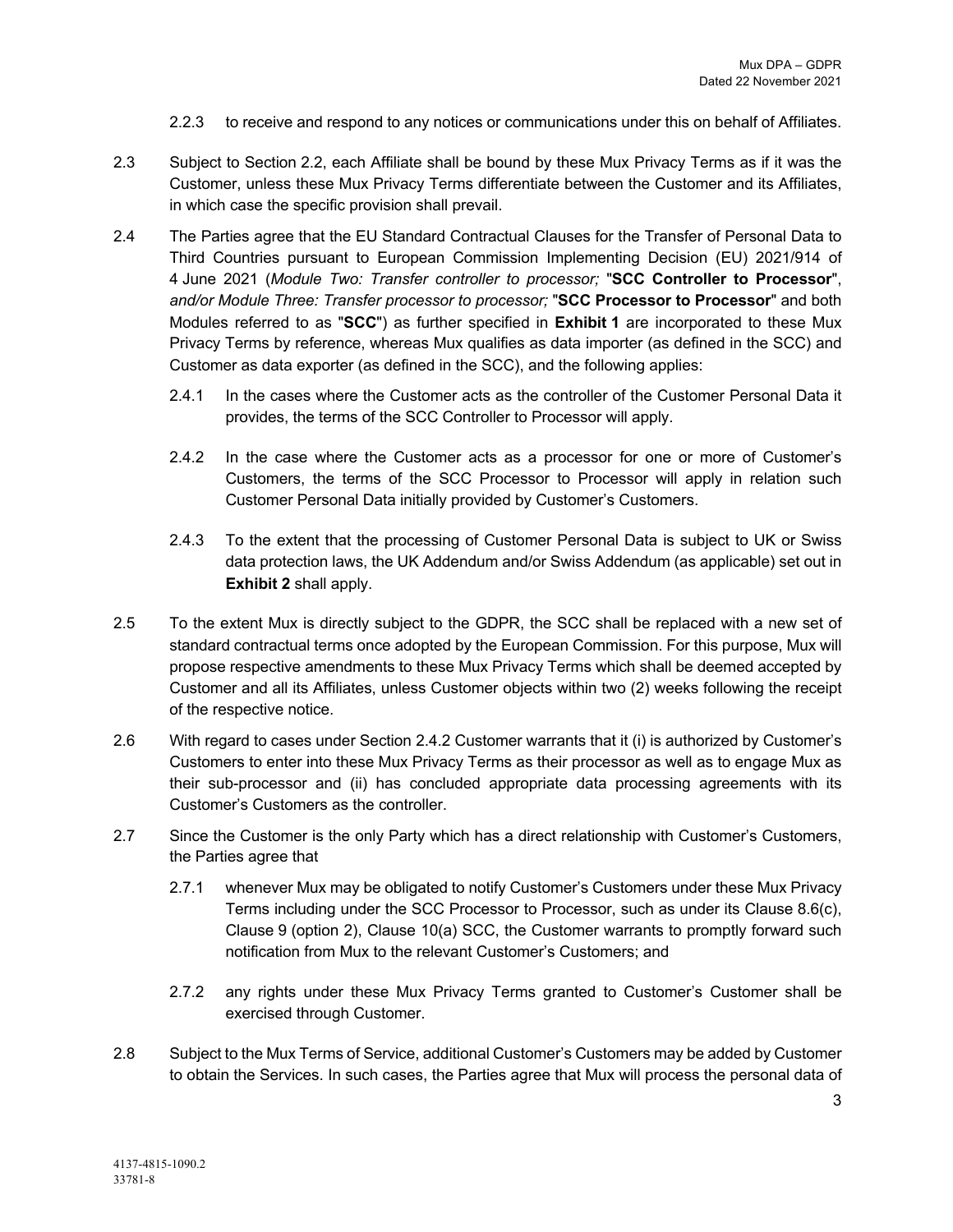such additional Customer's Customers as a sub-processor under these Mux Privacy Terms including the SCC.

- 2.9 As explicitly allowed by Clause 2(a) s 2 of the SCC, Sections 1 through 13 of these Mux Privacy Terms are meant to supplement the SCC, in particular, by way of providing guidance for their practical implementation and are not intended to contradict, directly or indirectly, any clauses of the SCC.
- 2.10 In the event of any conflict between the SCC, the Mux Terms of Service or these Mux Privacy Terms, the order of prevalence between the terms included therein shall be as follows (in accordance with Clause 5 of the SCC):
	- (a) SCC including its Annexes,
	- (b) the remaining provisions of these Mux Privacy Terms, and
	- (c) Mux Terms of Service and other contractual documents.

### **3. DETAILS OF DATA PROCESSING**

- 3.1 The details of data processing (such as subject matter, nature and purpose of the processing, categories of personal data and data subjects), as also referenced in Annex I of the Appendix to the SCC, are described in the Mux Terms of Service and in **Exhibit 3**.
- 3.2 For the purposes of the GDPR, when performing the Services, Mux will act either as processor or sub-processor. Mux's function as processor or sub-processor will be determined by the function of Mux's Customer. If the Customer is the controller, then Mux shall be the processor. If the Customer is the processor on behalf of its Customer's Customers, then Mux shall be the sub-processor, whereas Customer and Customer's Customers, as communicated to Mux by Customer, shall be entitled to issue Instructions under these Mux Privacy Terms.
- 3.3 For purposes of the CCPA, Mux will act as a "**Service Provider**" (as such term is defined in the CCPA), in its performance of its obligations pursuant to the Agreement. The following provisions apply to CCPA Personal Data:
	- 3.3.1 **Processing of CCPA Personal Data.** Mux shall not collect, process, or retain CCPA Personal Data for any purpose other than the specific purpose of providing the Services to Customer pursuant to the Agreement, or pursuant to Customer's written instructions. Mux acknowledges and agrees that it shall not retain, use or disclose CCPA Personal Data for a commercial purpose other than providing the Services. Notwithstanding the foregoing, nothing in these Mux Privacy Terms shall restrict Mux's ability to Process CCPA Personal Data to comply with applicable laws or as otherwise permitted by the CCPA.
	- 3.3.2 **Disclosure of CCPA Personal Data**. Mux shall not Sell, disclose, release, transfer, make **available** or otherwise communicate any CCPA Personal Data to another business or third party without the prior written consent of Customer unless and to the extent that such disclosure is made to a Subprocessor for a business purpose pursuant to Section 6. Notwithstanding the foregoing, nothing in these Mux Privacy Terms shall restrict Mux's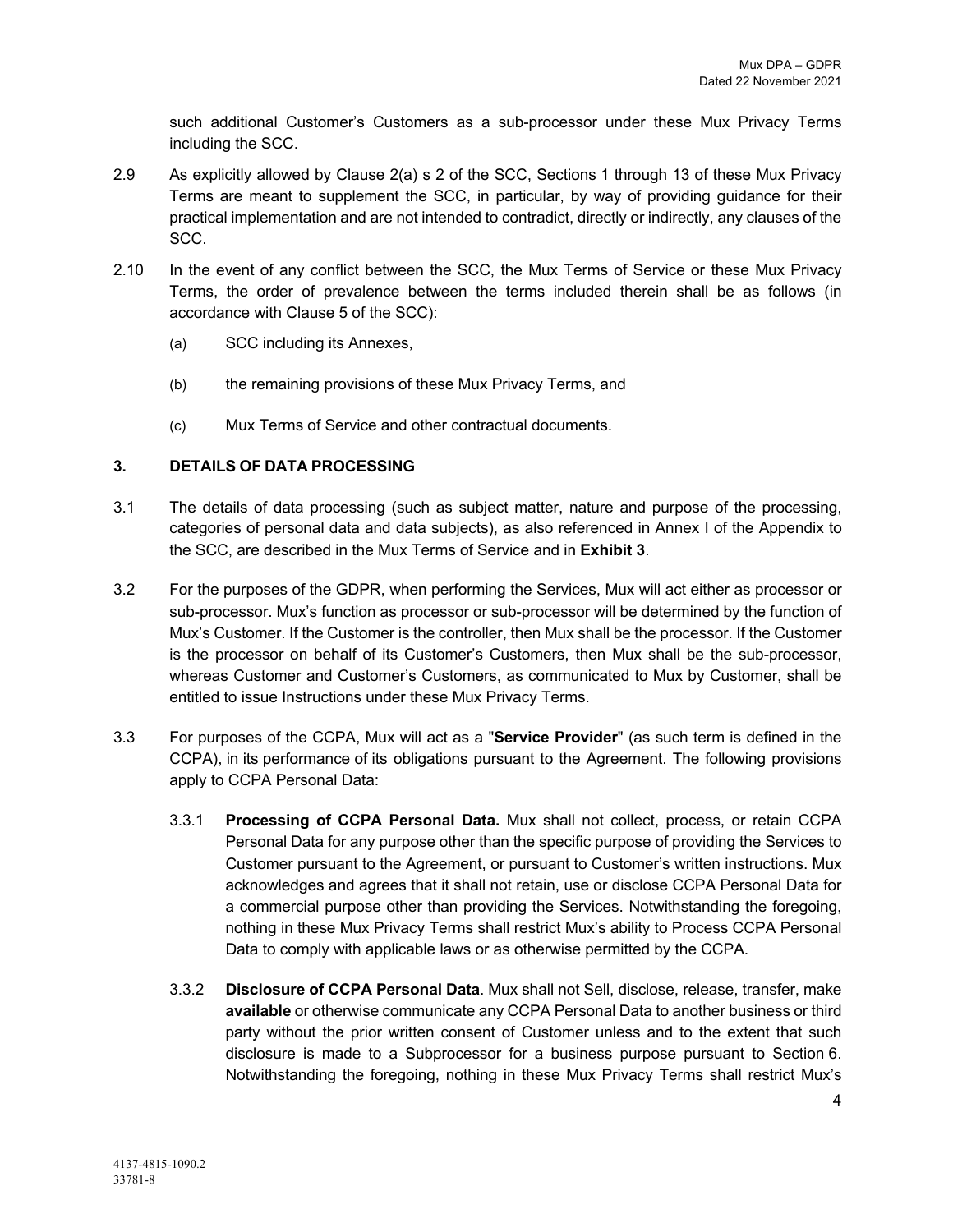ability to disclose CCPA Personal Data to comply with applicable laws or as otherwise permitted by the CCPA.

3.4 Notwithstanding the foregoing, Mux is permitted to anonymize Customer Personal Data and/or CCPA Personal Data through a reliable state of the art anonymization procedure and use such anonymized data for its own business purposes, including for research, development and security purposes.

# **4. MUX'S OBLIGATIONS**

Mux's obligations are stipulated in the SCC, whereas these obligations shall be specified in accordance with Clause 2(a) s 2 of the SCC as follows:

- 4.1 Technical and Organizational Measures
	- 4.1.1 In accordance with Clause 8.6(a) SCC, Mux will implement the technical and organizational measures, as also referenced in Annex II of the Appendix to the SCC, and which are described in **Exhibit 4**.
	- 4.1.2 Without prejudice to Clause 8.6(a) SCC, if Mux significantly modifies measures specified in **Exhibit 4**, such modifications have to meet the obligations pursuant to Clause 8.6(a) SCC. Upon request, Mux shall make available to Customer a description of such modified measures which enables Customer to assess compliance with the GDPR, in particular Art. 32 GDPR, and Clause 8.6(a) SCC. Unless Customer explicitly rejects the modified measures within fourteen (14) days from receipt, the modified measures shall be deemed as accepted by Customer and Customer's Customers, whereas Customer and Customer's Customer shall not reject any modification that meets the requirements pursuant to the GDPR, in particular Art. 32 GDPR, as well as Clause 8.6(a) SCC.
- 4.2 Documentation and Audit Rights
	- 4.2.1 In order to comply with its obligation to make available all information to demonstrate compliance in accordance Clauses 8.9(c) SCC, Mux shall, upon request and subject to an appropriate non-disclosure agreement, provide to Customer a comprehensive documentation of the technical and organizational measures in accordance with industry standards. The effectiveness of Mux's technical and organizational measures will be audited by an independent third-party on a regular basis. In addition, Mux may, in its discretion, provide data protection compliance certifications issued by a commonly accepted certification issuer which has been audited by a data security expert, by a publicly certified auditing company or by another customer of Mux.
	- 4.2.2 Mux will allow for and contribute to audits in accordance with Clause 8.9(c) SCC Controller to Processor and Clause 8.9(d) SCC Processor to Processor, if Customer has justifiable reason to believe that Mux is not complying with these Mux Privacy Terms and, in particular, with the obligation to implement and maintain the agreed technical and organizational measures, once per year (unless there are specific indications that require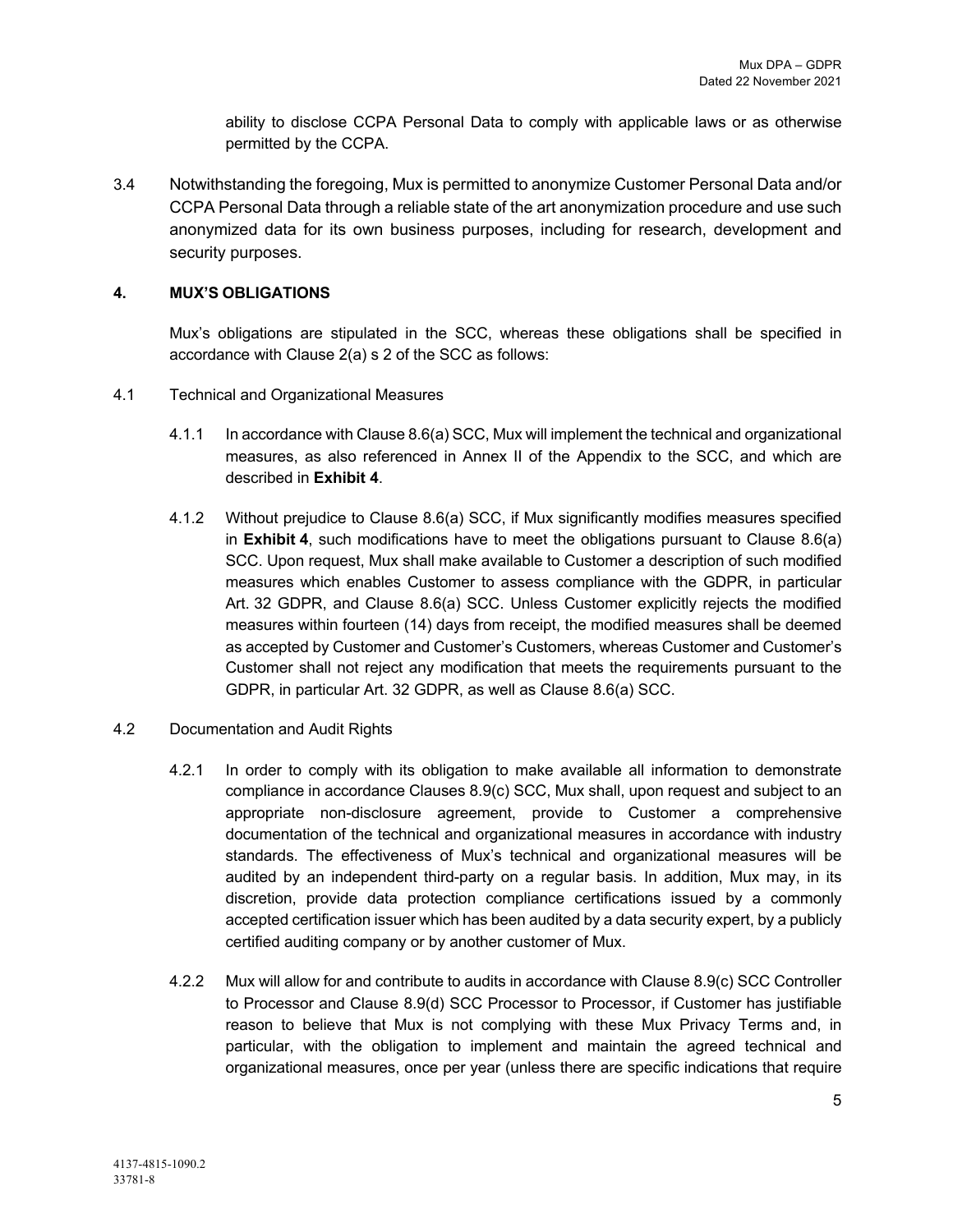a more frequent inspection). Customer agrees to be subject to an appropriate nondisclosure agreement and in comply with Mux's policies and procedures when performing the audit. The costs associated with such audits and/or for providing additional information shall be borne by Customer, unless such audit reveals Mux's material breach with these Mux Privacy Terms.

- 4.2.3 In accordance with Clause 8.9(c) and (d) SCC, the aforementioned audit right can be exercised by (i) requesting additional information, (ii) accessing the databases which process Customer Personal Data or (iii) by inspecting Mux's working premises whereby in each case no access to personal data of other customers or Mux's confidential information will be granted.
- 4.2.4 If Customer intends to conduct an audit at Mux's premises or physical facilities, Mux will allow for such audits in accordance Clause 8.9(d) s 2 SCC Controller to Processor and Clause 8.9(f) s 2 SCC Processor to Processor, whereas Customer shall, where appropriate, give reasonable notice to Mux and agree with Mux on the time and duration of the audit and inspections shall be made during regular business hours and in such a way that business operations are not disturbed. At least one employee of Mux may accompany the auditors at any time. Mux may memorialize the results of the audit in writing which shall be confirmed by Customer.
- 4.2.5 In accordance with Clause 8.9(d) s 1 SCC Controller to Processor and Clause 8.9(f) s 1 SCC Processor to Processor, Customer may also engage third party auditors to perform the audit in accordance with this Section 4.2 on its behalf. Customer may not appoint a third party as auditor who (i) Mux reasonably considers to be in a competitive relationship to Mux, or (ii) is not sufficiently qualified to conduct such an audit, or (iii) is not independent. Any such third-party auditor shall only be engaged if the auditor is bound by an appropriate non-disclosure agreement in favor of Mux prior to conducting any audit or is bound by statutory confidentiality obligations.

#### 4.3 Notification Duties

- 4.3.1 Mux shall notify Customer in writing without undue delay after becoming aware of any personal data breach, and reasonably cooperate in the investigation of any such personal data breach in accordance with clause 8.6(c) SCC. However, Mux shall not make any statement or disclosure to the public, any governmental entity or any other third party about an actual or potential personal data breach that references Customer or from which Customer's involvement could be reasonably inferred, except as required by applicable law or with Customer's prior written consent.
- 4.3.2 In addition to the notification obligations under Clauses 8.6(c) s 2; 10(a) and 15.1(a) SCC, Mux shall inform Customer without undue delay in text form (e.g., letter, fax or e-mail) of threats to Customer Personal Data and/or CCPA Personal Data in possession of Mux by garnishment, confiscation, insolvency and settlement proceedings or other similar incidents or measures by third parties. In such case, Mux shall immediately inform the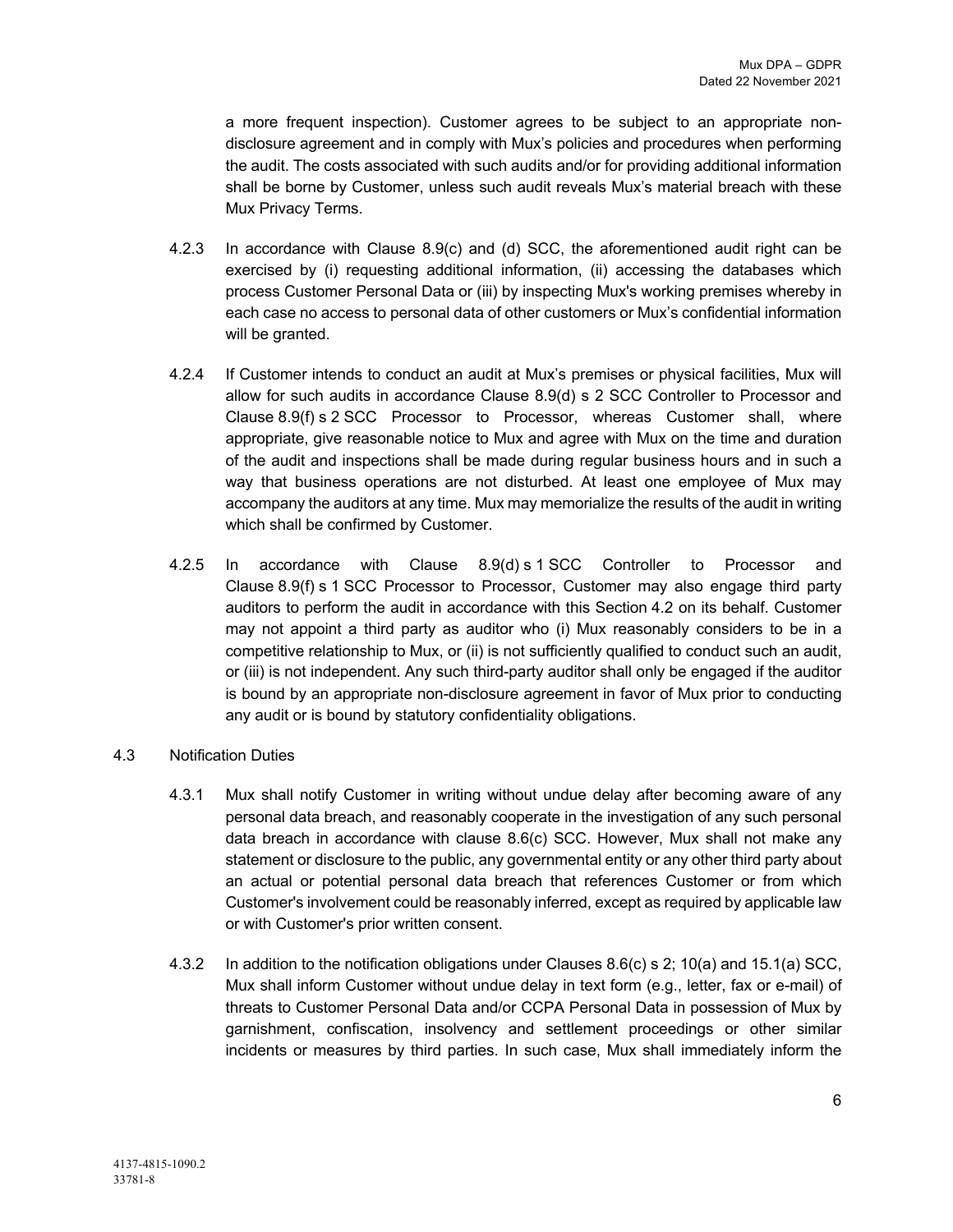respective responsible person/entity that Mux is not the owner of the personal data but merely the processor or sub-processor.

- 4.4 Data Subject Rights Requests
	- 4.4.1 Without prejudice to Clause 10(a) SCC,
		- (a) Mux will promptly notify Customer of any request it has received from a data subject, who will, where appropriate, promptly notify Customer's Customer about such request.
		- (b) if a data subject addresses Mux with claims for access, rectification, erasure, restriction, objection or data portability, Customer hereby instructs Mux to refer the data subject to Customer, who will, where appropriate, refer data subject to Customer's Customer.
	- 4.4.2 In the case that claims based on Art. 82 GDPR are raised against Customer, Mux shall reasonably support Customer with its defense to the extent the claim arises in connection with the processing of personal data by Mux in connection with performing the Services to Customer.

#### **5. CUSTOMER'S OBLIGATIONS**

Customer's obligations are stipulated in the SCC, whereas these obligations shall be specified in accordance with Clause 2(a) s 2 of the SCC as follows:

- 5.1 Customer shall provide all Instructions of its own and/or of its Customer's Customers pursuant to these Mux Privacy Terms to Mux in written, electronic or verbal form (the corresponding Clause 8.1(a) SCC Controller to Processor and Clause 8.1(b) s 1 SCC Processor to Processor shall remain unaffected). Verbal Instructions shall be confirmed immediately in written form thereafter.
- 5.2 Customer shall inform Mux immediately if processing by Mux might lead to a violation of data protection laws and regulations.
- 5.3 In the case that claims based on Art. 82 GDPR are raised against Mux, Customer shall reasonably support Mux with its defense to the extent the claim relates to the processing of Customer Personal Data by Mux in connection with performing the Services to Customer.

## **6. SUBPROCESSING**

- 6.1 In accordance with Clause 9(a) SCC option 2, Mux has Customer's and/or Customer's Customers general authorization for the engagement of the sub-processor(s).
- 6.2 In accordance with Clause 9(b) SCC, any sub-processor is obliged to commit itself by way of written contract to comply with, in substance, the same data protection obligations as the ones under these Mux Privacy Terms.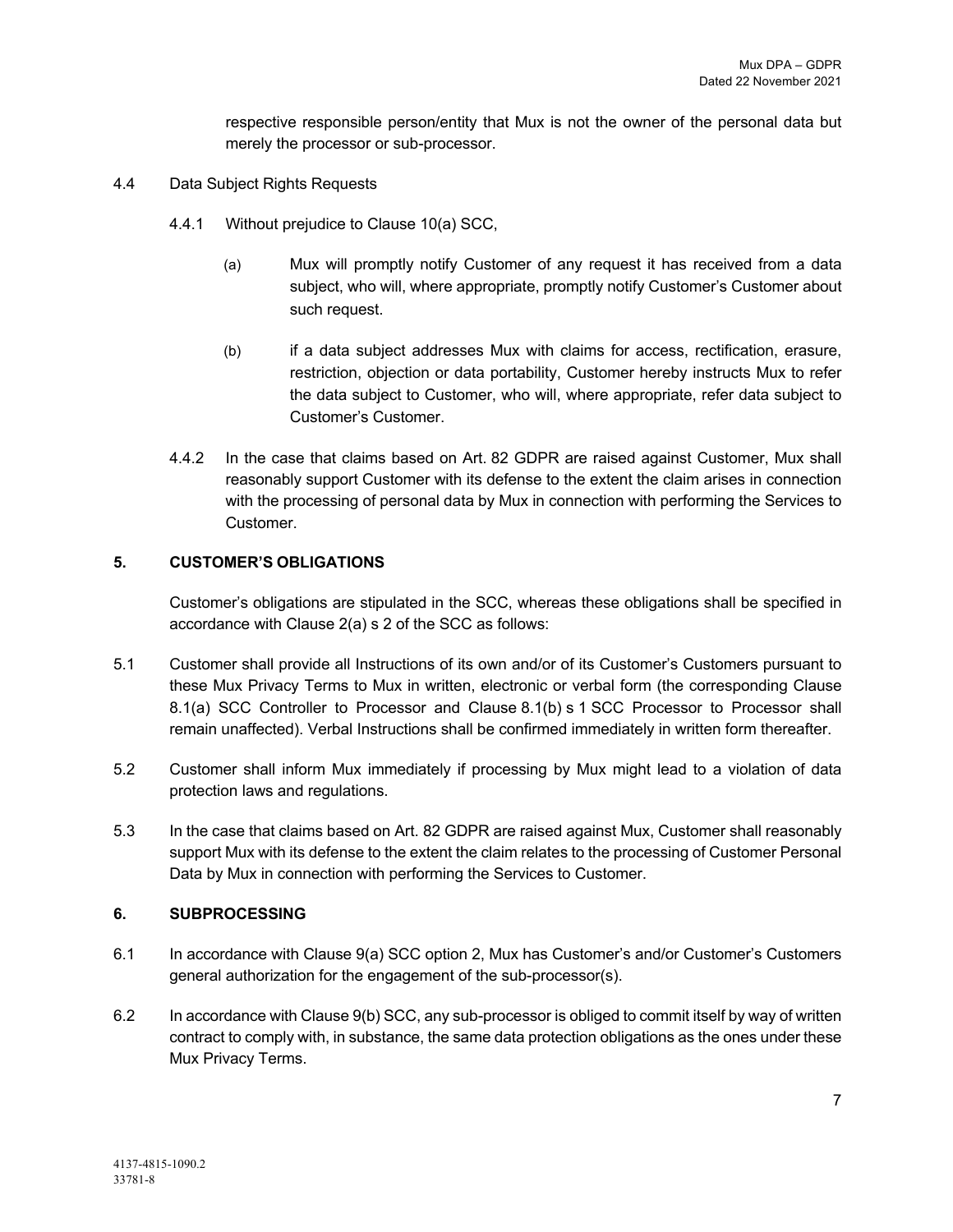- 6.3 In order to fulfil its obligation under Clause 9(a) option 2 SCC, Mux may provide a website or provide another written notice that lists all sub-processors who may have access to Customer Personal Data as well as the services they perform. In accordance with Clause 9(a) option 2 s 2 SCC, Mux will update its website and/or notify Customer in light of any change of sub-processors at least thirty (30) days before authorizing any new sub-processor to access personal data, whereas Customer will immediately forward such notification to Customer's Customers, and thereby grant Customer and Customer's Customers the opportunity to object. The change in the sub-processing shall be deemed as accepted, unless Customer or Customer's Customer objects within fourteen (14) days upon notification to Customer. In the case that Customer and/or Customer's Customer, as immediately communicated by Customer to Mux, object/s to the change of sub-processors, Customer shall provide documentary evidence that reasonably shows, or reasons why the Customer or Customer's Customer reasonably believes that the sub-processor does not or cannot comply with the requirements of these Mux Privacy Terms or the SCC. Mux will use reasonable efforts to refrain from permitting such proposed sub-processor to process Customer Personal Data without adversely impacting the Services or Customer. If Mux determines that it cannot avoid such an adverse impact despite such reasonable efforts, Mux shall notify Customer of such determination no later than fourteen (14) days after receipt of Customer's objection. Upon receipt of such notice, Customer may terminate the portion of the Agreement relating to the affected Service without penalty or liability (other than for fees due and owing to Mux for Services performed prior to such termination) effective immediately upon written notice of such termination to Mux. Mux shall refund Customer any prepaid fees for the period following the effective date of termination.
- 6.4 Customer herewith agrees for itself and also on behalf of Customer's Customers, whereas Customer warrants to be duly authorized by Customer's Customers to do so, to the sub-processors as set out in **Exhibit 5**.

# **7. SAFEGUARDS AND SUPPORT FOR INTERNATIONAL DATA TRANSFERS**

Mux undertakes to provide reasonable support to Customer to ensure compliance with the requirements imposed on the transfer of personal data to third countries with respect to data subjects located in the EEA, UK and Switzerland. In accordance with Clause 14(c) of the SCC, Mux will do so, in particular, by providing information to Customer which is reasonably necessary for Customer to complete a transfer impact assessment ("**TIA**"). Mux further agrees to implement the supplementary measures agreed upon under **Exhibit 6** in order to help Customer achieve compliance with requirements imposed on the transfer of personal data to third countries.

## **8. LIABILITY**

In clarification of Clause 12 SCC, as regards the internal liability and without any effect as regards the external liability towards data subjects, the Parties agree that Mux's liability for breach of any terms and conditions under these Mux Privacy Terms shall be subject to the liability limitations agreed in the Mux Terms of Service. Further, no Customer Affiliate shall become beneficiary of these Mux Privacy Terms without being bound by these Mux Privacy Terms and without accepting this liability limitation. Customer will indemnify Mux against any losses that exceed the liability limitations in the Mux Terms of Service suffered by Mux in connection with any claims of Customer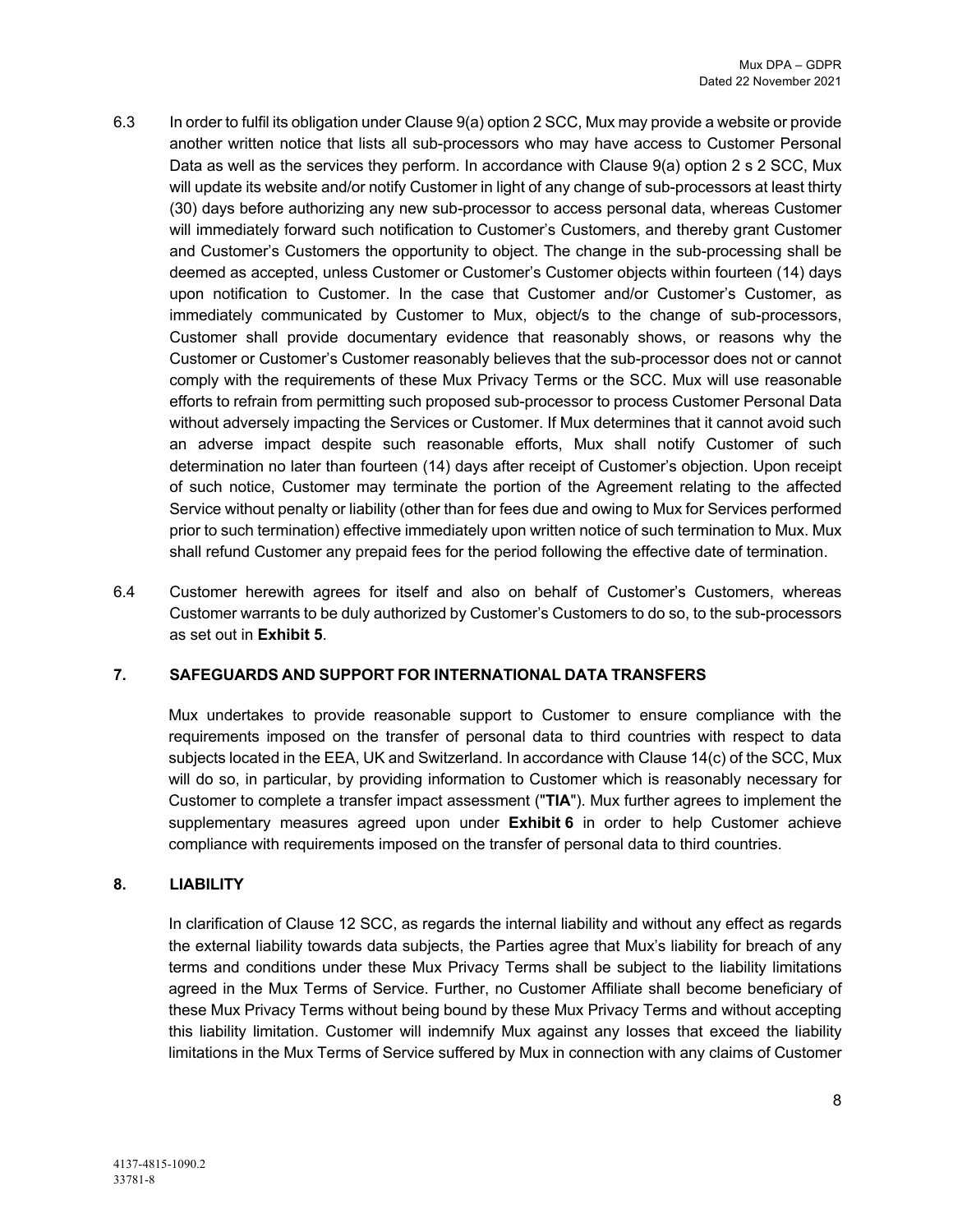Affiliates or data subjects who claim rights based on alleged violation of these Mux Privacy Terms including the SCC.

# **9. COSTS FOR ADDITIONAL SERVICES**

If Customer's and/or Customer's Customers' Instructions lead to a change from or increase of the agreed Services or in the case of Mux's compliance with its obligations pursuant to Clauses 8.6(c), (d), 8.9(a), (c), (d) or (e) and 10(b) SCC as well as in cases according to Section 4.4.2, Mux is entitled to charge reasonable fees for such tasks which are based on the prices agreed for rendering the Services and/or notified to Customer in advance.

# **10. CONTRACT PERIOD**

The duration of these Mux Privacy Terms depends on the duration of the Mux Terms of Service. It commences with the initiation of the Services and shall automatically expire upon termination of all Services rendered under the Mux Terms of Service, unless where processing of Customer Personal Data continues beyond the term of the Services under the Mux Terms of Service according to these Mux Privacy Terms. In such a case, these Mux Privacy Terms shall remain applicable for such a period of time.

## **11. MODIFICATIONS**

Mux may modify or supplement these Mux Privacy Terms with two (2) weeks prior notice to Customer, (i) if required to do so by a supervisory authority or other government or regulatory entity, (ii) if necessary to comply with Applicable Law, (iii) to implement amended standard contractual clauses laid down by the European Commission or a respective UK or Swiss body (iv) to adhere to a code of conduct or certification mechanism approved or certified pursuant to Art. 40, 42 and 43 of the GDPR. Customer shall notify Mux if it does not agree to a modification, in which case Mux may terminate these Mux Privacy Terms and the Mux Terms of Service with two (2) weeks' prior written notice, whereby in the case of an objection not based on non-compliance of the modifications with applicable data protection law, Mux shall remain entitled to claim its agreed remuneration until the end of the term that had been agreed by the Parties.

## **12. CHOICE OF LAW AND PLACE OF JURISDICTION**

These Mux Privacy Terms is governed by, and shall be interpreted in accordance with, the law that is stipulated by the Parties in **Exhibit 3,** whereas the place of jurisdiction is specified in **Exhibit 3**.

## **13. MISCELLANEOUS**

In the event a clause under the Mux Terms of Service has been found to violate the GDPR or any other Applicable Law, the Parties will mutually agree on modifications to the Mux Terms of Service to the extent necessary to comply with Applicable Law.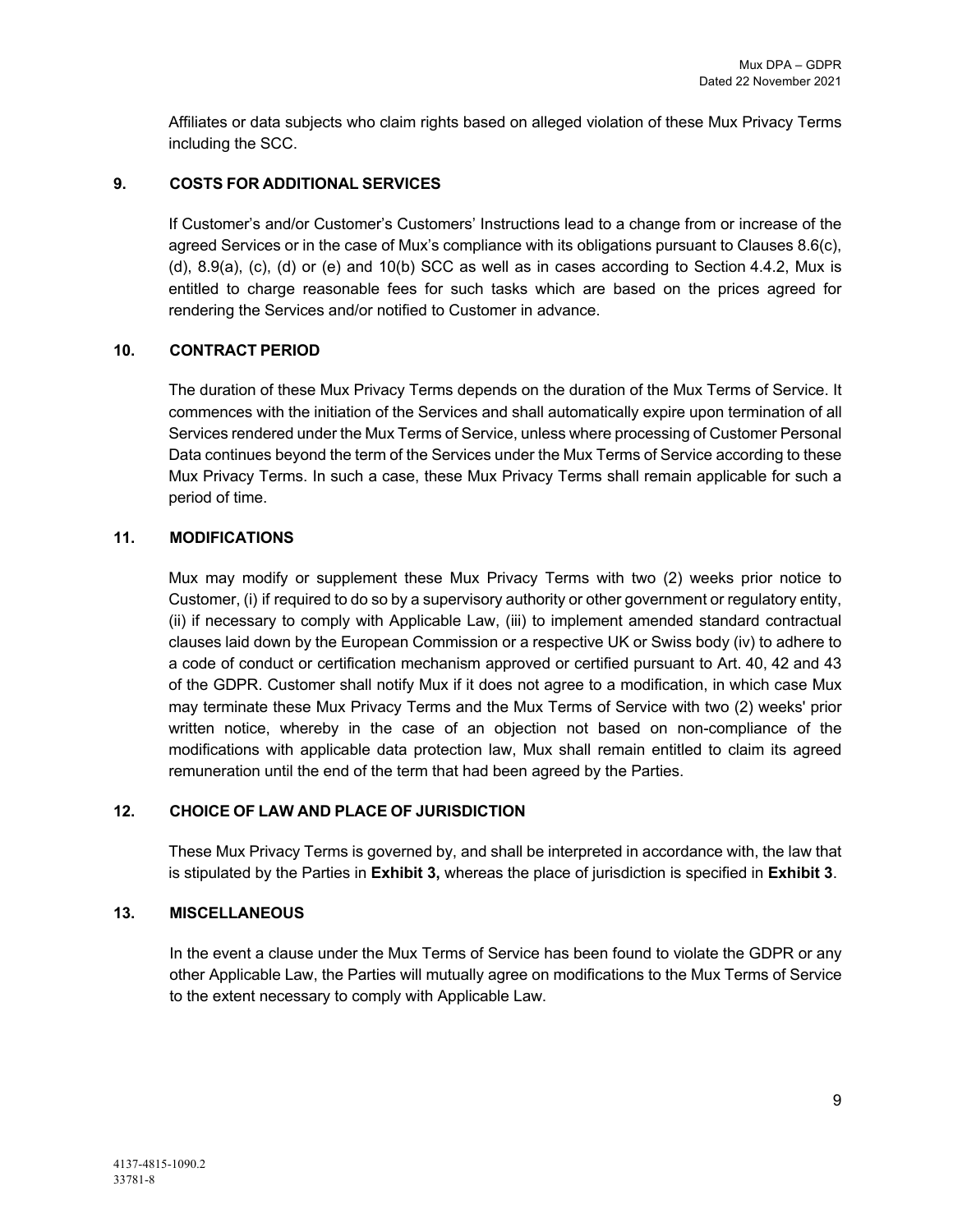# **Exhibit 1 – Specifications Regarding the Standard Contractual Clauses for International Data Transfers**

# **Standard Contractual Clauses**

- **1.** Clause 2.4.1 sets out the cases where Module Two applies, clause 2.4.2 sets out the cases where Module Three applies.
- **2.** Clause 7 of the Standard Contractual Clauses (Docking Clause) does not apply.
- **3.** Clause 9(a) option 2 (General written authorization) is selected, and the time period to be specified is determined in clause 6.3 of the Mux Privacy Terms.
- **4.** The option in Clause 11(a) of the Standard Contractual Clauses (Independent dispute resolution body) does not apply.
- **5.** With regard to Clause 17 of the Standard Contractual Clauses (Governing law), the Parties agree that, option 1 shall apply and the governing law shall be the law of the Republic of Ireland.
- **6.** In Clause 18 of the Standard Contractual Clauses (Choice of forum and jurisdiction), the Parties submit themselves to the jurisdiction of the courts of the Republic of Ireland.
- **7.** For the Purpose of Annex I of the Standard Contractual Clauses, Exhibit 3 to the Mux Privacy Terms contains the specifications regarding the parties, the description of transfer, and the competent supervisory authority.
- **8.** For the Purpose of Annex II of the Standard Contractual Clauses, Annex 4 to this Exhibit 1 to the Mux Privacy Terms contains the technical and organizational measures.
- **9.** Annex III of the Standard Contractual Clauses Annex III does not apply as option 2 of Clause 9(a) applies.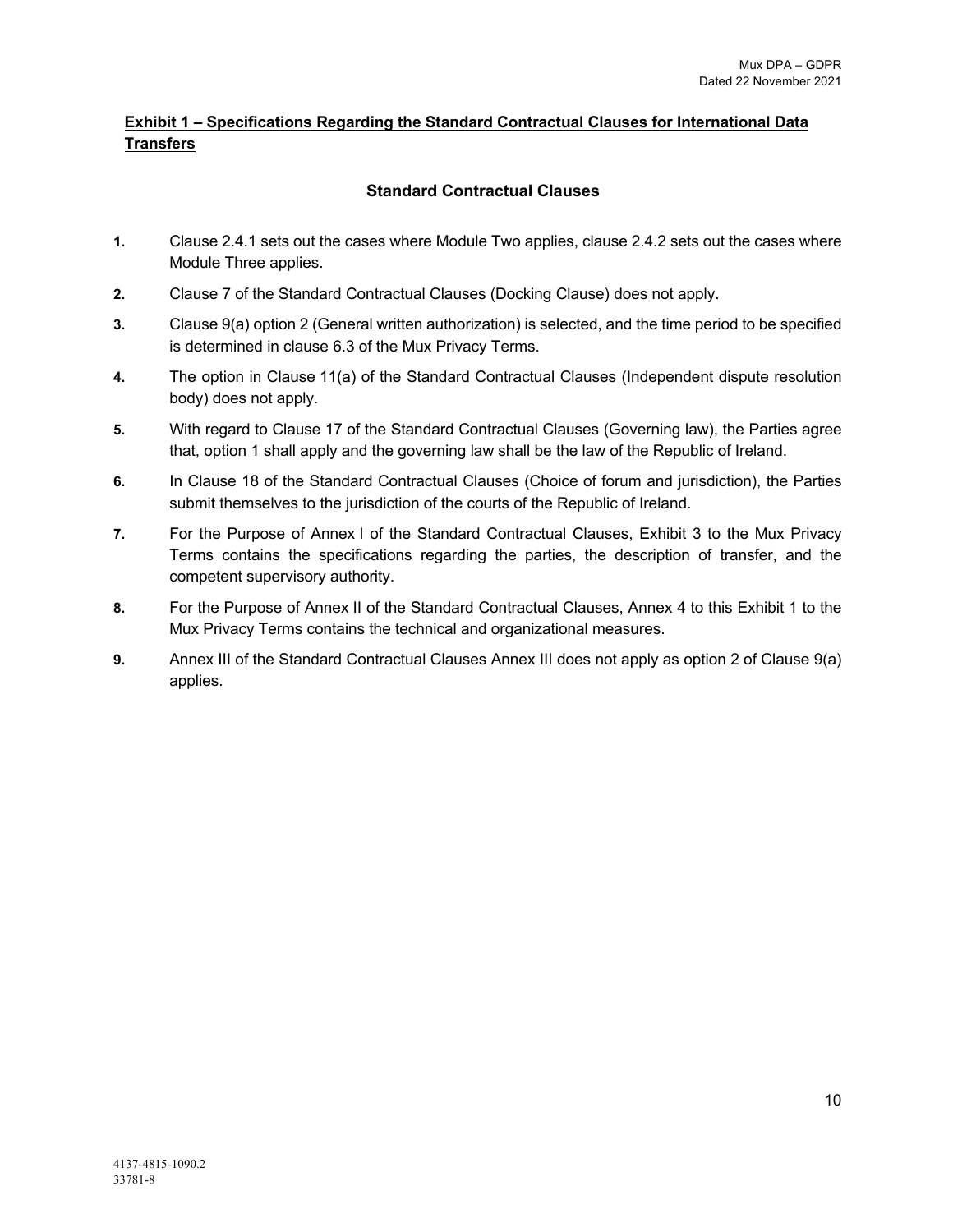#### **Exhibit 2 – UK and Swiss Addendum**

#### **1. UK ADDENDUM**

With respect to any transfers of Customer Personal Data falling within the scope of the UK GDPR from Customer (as data exporter) to Mux (as data importer):

- 1.1 neither the SCC nor the Mux Privacy Terms shall be interpreted in a way that conflicts with rights and obligations provided for in any laws relating to data protection, the processing of personal data, privacy and/or electronic communications in force from time to time in the UK, including the UK GDPR and the Data Protection Act 2018 (together, the "**UK Data Protection Laws**");
- 1.2 the SCC are deemed to be amended to the extent necessary so they operate:
	- (a) for transfers made by Customer to Mux, to the extent that UK Data Protection Laws apply to the Customer's processing when making that transfer;
	- (b) to provide appropriate safeguards for the transfers in accordance with Article 46 of the UK GDPR;
- 1.3 the amendments referred to in Section 1.2 of this UK Addendum includes (without limitation) the following:
	- (a) references to "Regulation (EU) 2016/679" or "that Regulation" are replaced by "UK GDPR" and references to specific Article(s) of "Regulation (EU) 2016/679" are replaced with the equivalent Article of the UK GDPR;
	- (b) references to Regulation (EU) 2018/1725 are removed;
	- (c) references to the "Union", "EU" and "EU Member State" are all replaced with the "UK";
	- (d) the "competent supervisory authority" shall be the Information Commissioner;
	- (e) clause 17 of the SCC is replaced with the following:

"*These Clauses are governed by the laws of England and Wales*";

(f) clause 18 of the SCC is replaced with the following:

*"Any dispute arising from these Clauses shall be resolved by the courts of England and Wales. A data subject may also bring legal proceedings against the data exporter and/or data importer before the courts of any country in the UK. The Parties agree to submit themselves to the jurisdiction of such courts";*

(g) any footnotes to the SCC are deleted in their entirety.

## **2. SWISS ADDENDUM**

As stipulated in Section 2.4.3 of the Mux Privacy Terms, this Swiss Addendum shall apply to any processing of Customer Personal Data subject to Swiss data protection law or to both Swiss data protection law and the GDPR.

#### 2.1 **Interpretation of this Addendum**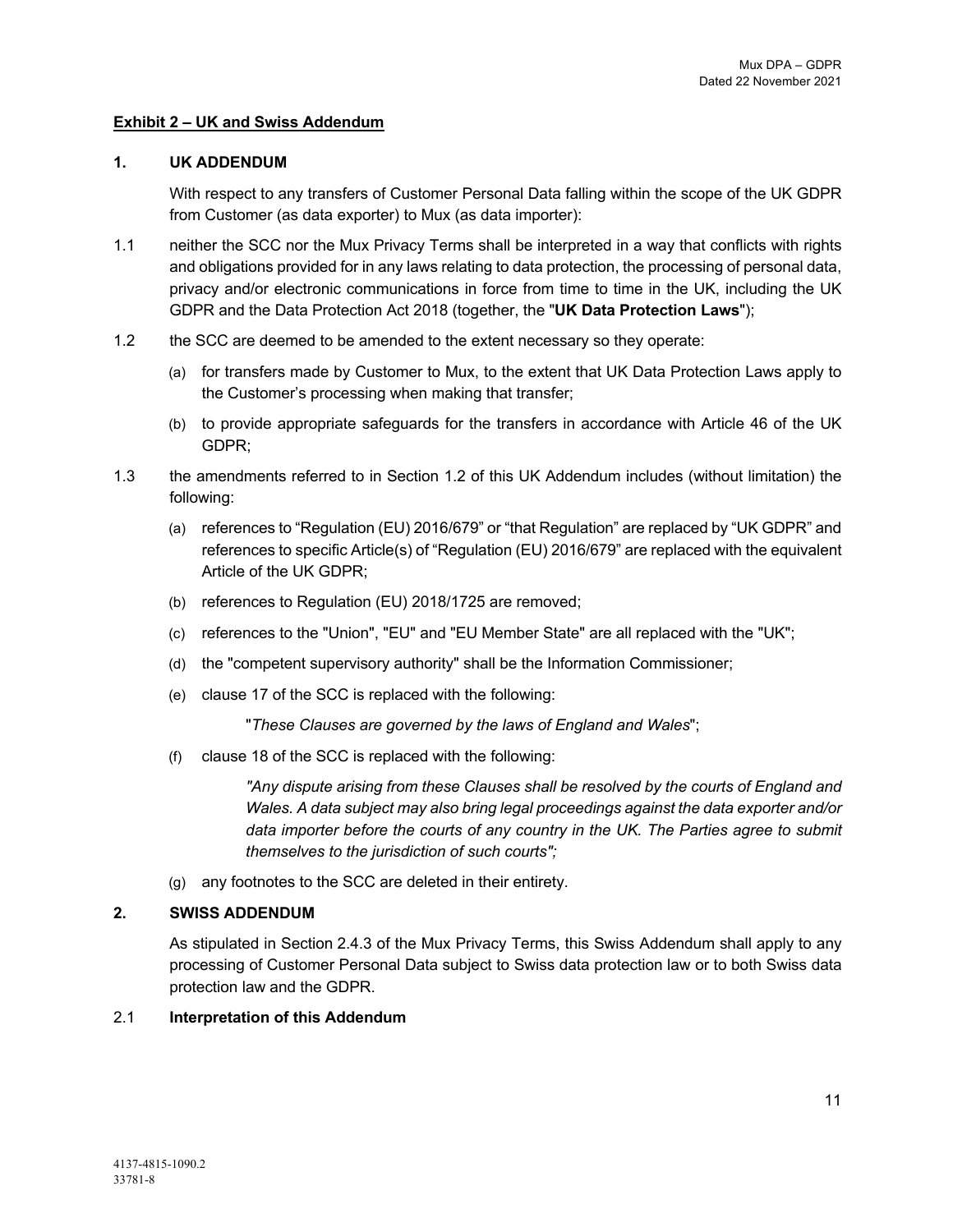(a) Where this Addendum uses terms that are defined in the SCC as further specified in Exhibit 1 of the Mux Privacy Terms, those terms shall have the same meaning as in the Standard Contractual Clauses. In addition, the following terms have the following meanings:

| This Addendum              | This Addendum to the Clauses                                                                                                                                                                                                                           |  |
|----------------------------|--------------------------------------------------------------------------------------------------------------------------------------------------------------------------------------------------------------------------------------------------------|--|
| Clauses                    | The SCC as further specified in in Exhibit 1                                                                                                                                                                                                           |  |
| Swiss Data Protection Laws | The Swiss Federal Act on Data Protection of<br>19 June 1992 and the Swiss Ordinance to the<br>Swiss Federal Act on Data Protection of 14<br>June 1993, and any new or revised version of<br>these laws that may enter into force from time<br>to time. |  |

- (b) This Addendum shall be read and interpreted in the light of the provisions of Swiss Data Protection Laws, and so that if fulfils the intention for it to provide the appropriate safeguards as required by Article 46 GDPR and/or Article 6(2)(a) of the Swiss Data Protection Laws, as the case may be.
- (c) This Addendum shall not be interpreted in a way that conflicts with rights and obligations provided for in Swiss Data Protection Laws.
- (d) Any references to legislation (or specific provisions of legislation) means that legislation (or specific provision) as it may change over time. This includes where that legislation (or specific provision) has been consolidated, re-enacted and/or replaced after this Addendum has been entered into.

## 2.2 **Hierarchy**

In the event of a conflict or inconsistency between this Addendum and the provisions of the SCC or other related agreements between the Parties, existing at the time this Addendum is agreed or entered into thereafter, the provisions which provide the most protection to data subjects shall prevail.

# 2.3 **Incorporation of the SCC**

- (a) In relation to any processing of personal data subject to Swiss Data Protection Laws or to both Swiss Data Protection Laws and the GDPR, this Addendum amends the Mux Privacy Terms including the SCC as further specified in Exhibit 1 of the Mux Privacy Terms to the extent necessary so they operate:
	- (i) for transfers made by the data exporter to the data importer, to the extent that Swiss Data Protection Laws or Swiss Data Protection Laws and the GDPR apply to the data exporter's processing when making that transfer; and
	- (ii) to provide appropriate safeguards for the transfers in accordance with Article 46 of the GDPR and/or Article 6(2)(a) of the Swiss Data Protection Laws, as the case may be.
- (b) To the extent that any processing of personal data is exclusively subject to Swiss Data Protection Laws, the amendments to the Mux Privacy Terms including the SCCs as further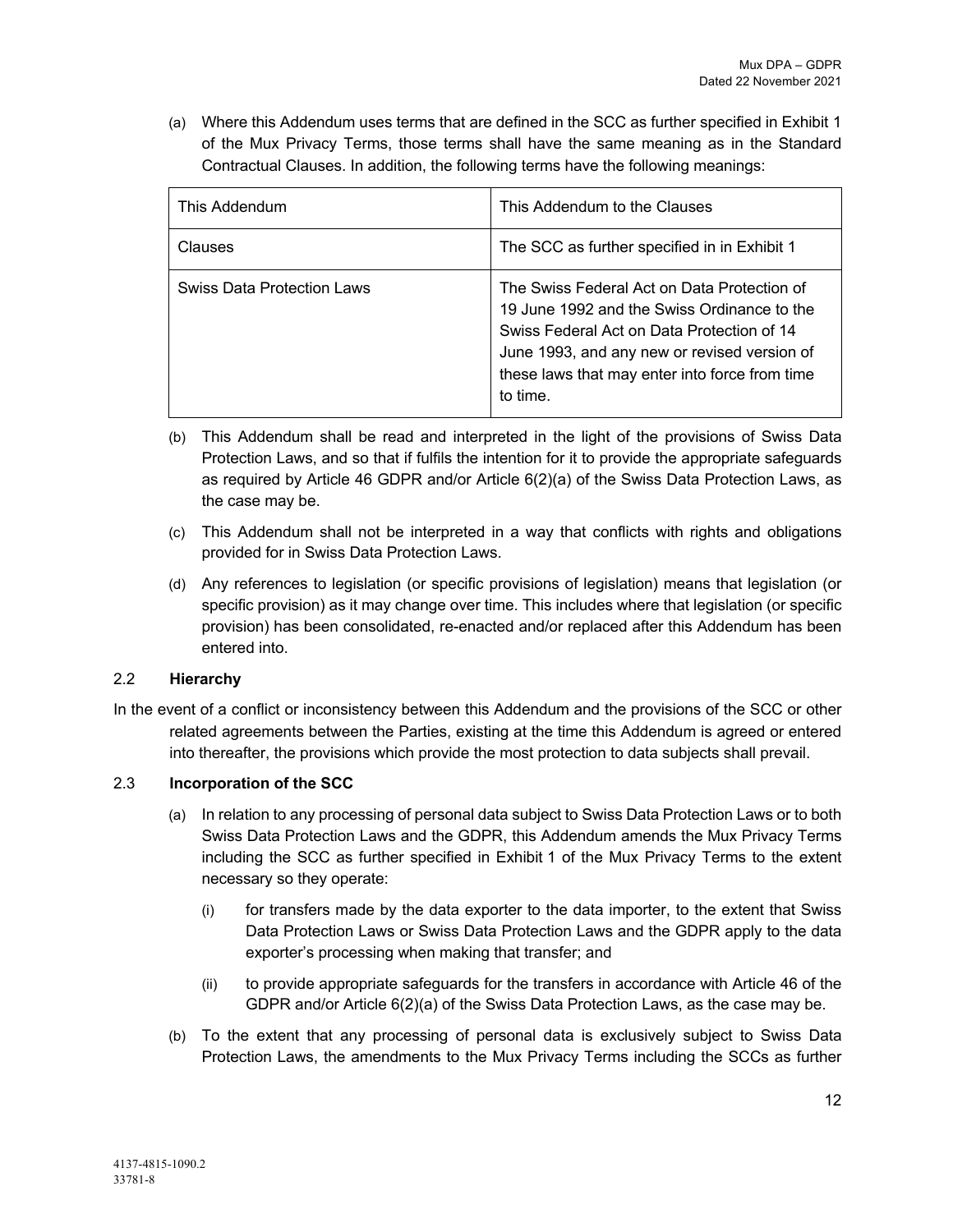specified in Exhibit 1of the Mux Privacy Terms and as required by Section 2.1 of this Swiss Addendum, include (without limitation):

- (i) References to the "Clauses" or the "SCCs" means this Swiss Addendum as it amends the SCCs.
- (ii) Clause 6 Description of the transfer(s) is replaced with:

*"The details of the transfer(s), and in particular the categories of personal data that are transferred and the purpose(s) for which they are transferred, are those specified in Schedule 1 of these Mux Privacy Terms where Swiss Data Protection Laws apply to the data exporter's processing when making that transfer."*

- (iii) References to "Regulation (EU) 2016/679" or "that Regulation" or ""GDPR" are replaced by "Swiss Data Protection Laws" and references to specific Article(s) of "Regulation (EU) 2016/679" or "GDPR" are replaced with the equivalent Article or Section of Swiss Data Protection Laws extent applicable.
- (iv) References to Regulation (EU) 2018/1725 are removed.
- (v) References to the "European Union", "Union", "EU" and "EU Member State" are all replaced with "Switzerland".
- (vi) Clause 13(a) and Part C of Annex I are not used; the "competent supervisory authority" is the Federal Data Protection and Information Commissioner (the "FDPIC") insofar as the transfers are governed by Swiss Data Protection Laws;
- (vii) Clause 17 is replaced to state

*"These Clauses are governed by the laws of Switzerland insofar as the transfers are governed by Swiss Data Protection Laws".*

(viii) Clause 18 is replaced to state:

*"Any dispute arising from these Clauses relating to Swiss Data Protection Laws shall be resolved by the courts of Switzerland. A data subject may also bring legal proceedings against the data exporter and/or data importer before the courts of Switzerland in which he/she has his/her habitual residence. The Parties agree to submit themselves to the jurisdiction of such courts."*

Until the entry into force of the revised Swiss Data Protection Laws, the SCC shall also protect personal data of legal entities and legal entities shall receive the same protection under the SCC as natural persons.

- 2.4 To the extent that any processing of personal data is subject to both Swiss Data Protection Laws and the GDPR, the Mux Privacy Terms including the SCC as further specified in Exhibit 1 of the Mux Privacy Terms will apply (i) as is and (ii) additionally, to the extent that a transfer is subject to Swiss Data Protection Laws, as amended by Section 2.1 and 2.3 of this Swiss Addendum, with the sole exception that Clause 17 of the SCCs shall not be replaced as stipulated under clause 2.3(b)(vii) of this Swiss Addendum.
- 2.5 Customer warrants that it and/or Customer Affiliates have made any notifications to the FDPIC which are required under Swiss Data Protection Laws.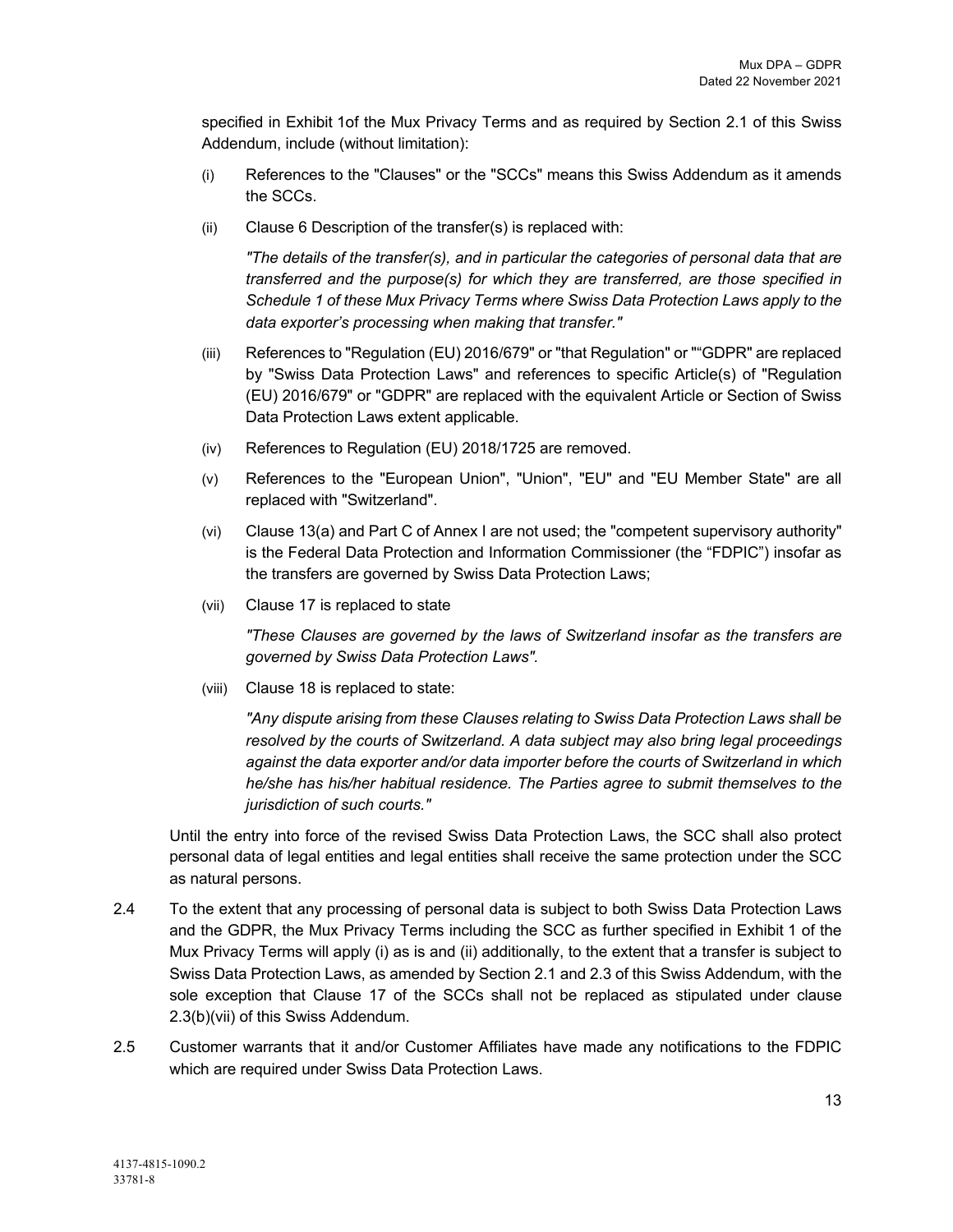# **Exhibit 3 – Specifications of the Processing**

# **A. List of Parties**

# **1. Data Exporter**

The data exporter is the Customer and/or its Affiliates who are (i) either located in the European Economic Area ("EEA") or (ii) are located in other countries but are subject to the GDPR or (iii) are for contractual reasons obliged to subject the data processing to data processing principles adequate to the one within the EEA and are beneficiaries under the Mux Terms of Service and the respective order form.

Customer and Affiliate's contact person's position and contact details as well as (if appointed) the data protection officer's and (if relevant) the representative's contact details will be notified to Mux upon request.

The activities relevant to the data transfer under these Clauses are: the transfer of Customer Personal Data to Mux to enable Mux to provide its Services as defined by the Mux Terms of Service and the respective order form that are further described in this Exhibit 3, Section B. The data exporter is the controller, unless it processes Customer Personal Data of Customer's Customer in accordance with clause 2.4.2 of the Mux Privacy Terms, in which case the data exporter acts as a processor.

# **2. Data Importer**

**Data Importer**: Mux. Inc., 1182 Market St. Suite 425 San Francisco, CA 94102. **Contact person:** Mrs. Becca Axvig – becca@mux.com, Head of People. **Data Protection Officer:** Mrs. Becca Axvig – becca@mux.com, Head of People **EU Representative:** Mr. Cyril Duprat – cyril@mux.com, EMEA Revenue Manager & UK Site Lead **UK Representative:** Mr. Cyril Duprat – cyril@mux.com, EMEA Revenue Manager & UK Site Lead **Activities relevant to the data transferred**: The processing activities are defined by the Mux Terms of Service and the respective order form that are further described in under Exhibit 3, Section B. **Role:** Mux's role depends on the role of the data exporter. Mux is either a process or, if it processes Customer Personal Data of Customer's Customer, a sub-processor.

## **B. Description of transfer**

# **1. Categories of data subjects**

Viewers of videos where Mux's Services have been deployed.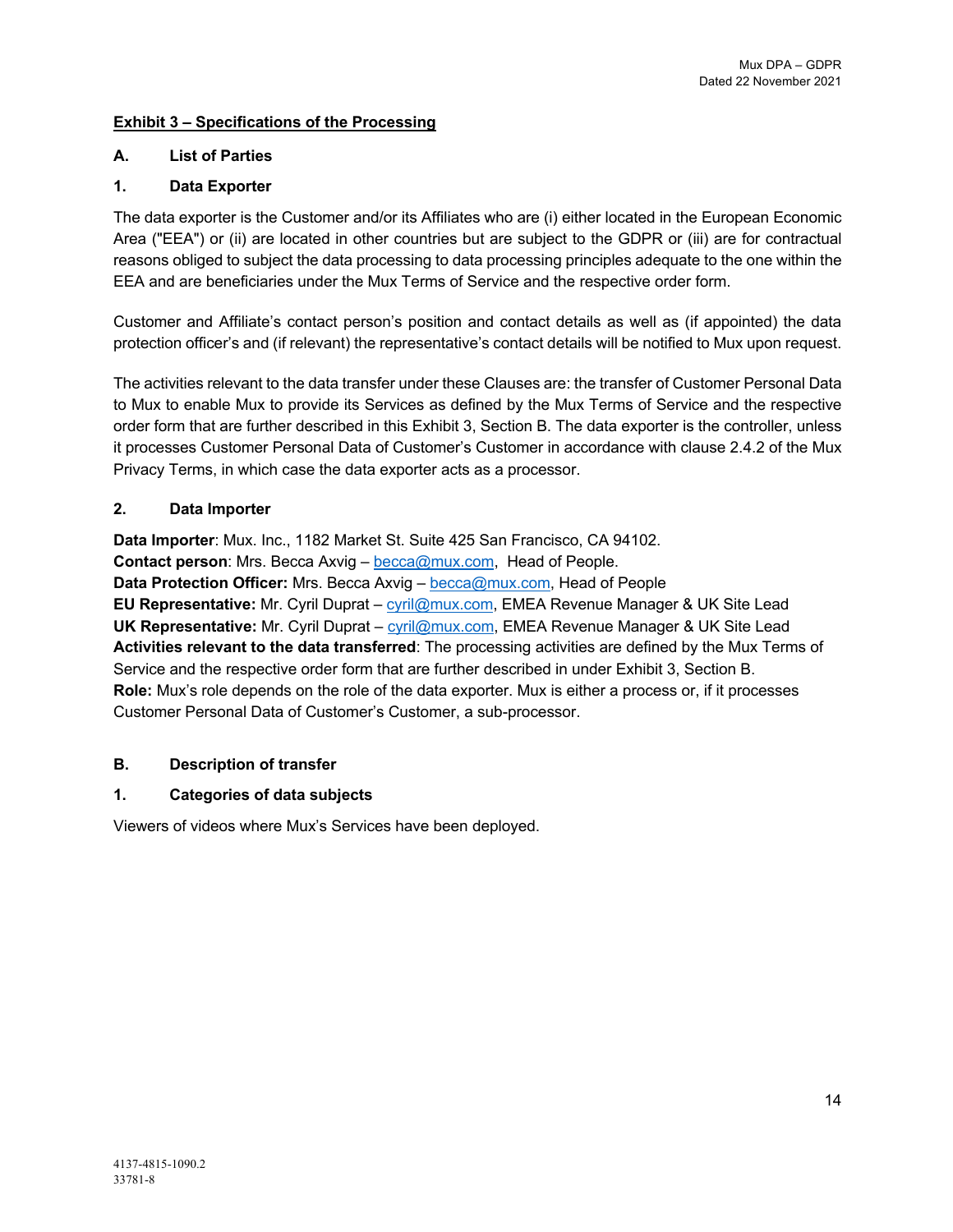# **2. Categories of personal data transferred**:

# Mux Video:

Mux Video collects access log data of media playback requests for the purpose of utilization, performance and security validation from Content Delivery Network (CDN) partners. This may include:

- Content of the uploaded video to the extent that these contain personal data
- IP addresses
- User Agent
- Low Resolution geolocation data inferred from IP Address

## Mux Data:

- $\bullet$  IP addresses (truncated see Exhibit 4.10);
- Browser;
- Browser version;
- Operating System;
- Operating System version;
- Autonomous System Number (ASN);
- Internet Service Provider (ISP);
- Device Information;
- Geolocation (country, region, and in some cases, city, latitude and longitude). All latitude/longitude numbers are restricted to only 1 decimal point of accuracy.
- Metadata about the video content viewed, which includes:
	- o cookie information;
	- o unique identifiers;
	- o details about the video content viewed;
	- o Information about software or technology used to view videos;
	- o Interactions with video content

## **3. Special categories of personal data transferred (if applicable)**

N/A.

# **4. Frequency of the transfer**

The transfer is performed a continuous basis.

## **5. Subject matter, nature and purpose of the processing**

The subject matter and nature of the processing is the use of and access to the Services by the data exporter in accordance with the Terms of Service and respective order form.

"Mux Video" processes media content (audio and video files) uploaded or streamed by customers and their end users. In this context, Mux provides an API for video hosting, encoding, and streaming services. Mux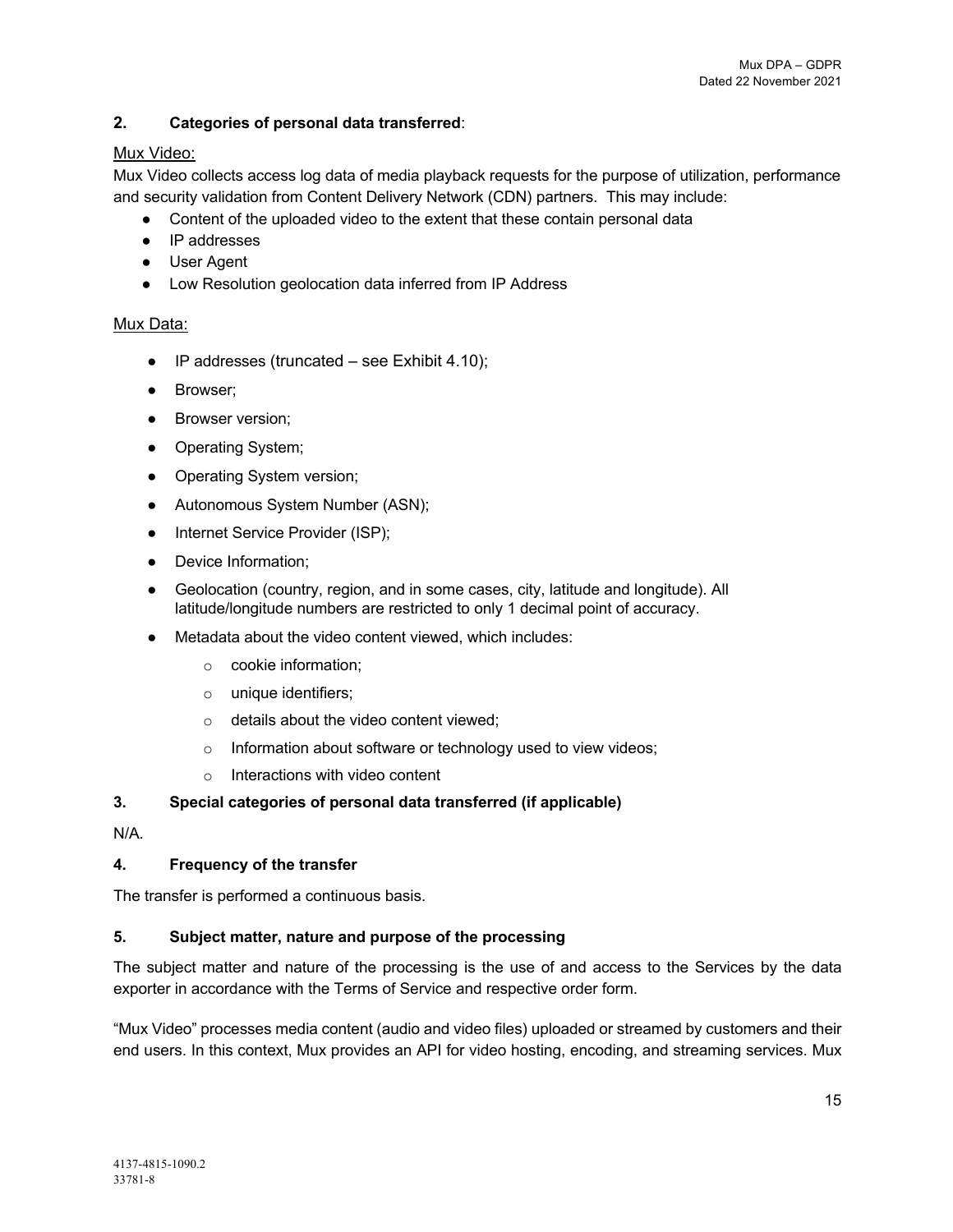makes no attempt to extract personal information from these media files and provides the customer the ability to permanently delete the content of any uploaded file.

"Mux Data" include analytics services to help customers measure user engagement with their video content and assess the quality of playback experienced by video viewers.

## **6. Duration**

The duration shall be as stipulated and referenced in Section 10 of the Mux Privacy Terms.

#### **7. Sub-processor (if applicable)**

Specifics regarding the Sub-processors are set out in Exhibit 5.

#### **C. Competent Supervisory Authority of transfer**

*Where the data exporter is established in an EU Member State:* The supervisory authority of the country in which the data exporter established is the competent authority.

*Where the data exporter is not established in an EU Member State, but falls within the territorial scope of application of the GDPR in accordance with its Article 3(2) and has appointed a representative pursuant to Article 27(1) of the GDPR:* The competent supervisory authority is the one of the Member State in which the representative is established.

*Where the data exporter is not established in an EU Member State, but falls within the territorial scope of application of the GDPR in accordance with its Article 3(2) without, however, having to appoint a representative pursuant to Article 27(2) of the GDPR:* The competent supervisory authority is the supervisory authority in Ireland, namely the Data Protection Commission (https://www.dataprotection.ie/).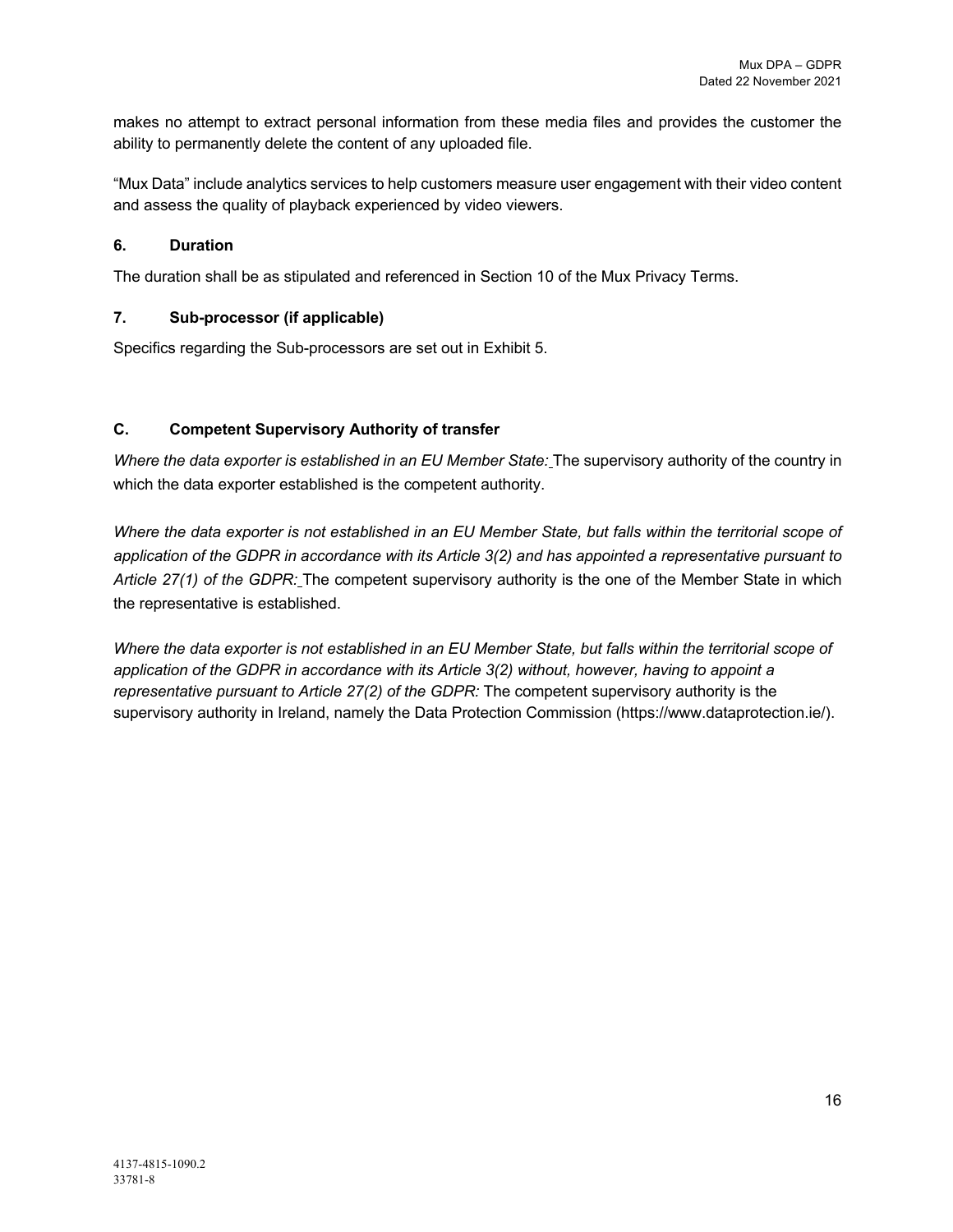#### **Exhibit 4 – Technical and Organizational Measures**

#### **1. Access control to premises and facilities**

#### *Unauthorised access (in the physical sense) is prevented.*

Technical and organizational measures to control access to premises and facilities, particularly to check authorisation:

- Access control system RFID card for main building entrance
- Office entrance controlled during office hours and locked outside of office hours
- Building security staff
- Surveillance facilities video cameras in hallways and building entrance

#### **2. Access control to systems and data**

#### *Unauthorised access to IT systems is prevented.*

Technical (ID/password security) and organizational (user master data) measures for user identification and authentication:

- Password procedures (incl. special characters, minimum length, change of password, and two factor authentication where possible)
- Raw data guarded by VPN access
- Differentiated access rights (profiles, roles, transactions and objects)
- Logs of VPN access

#### **3. Disclosure control**

#### *Aspects of the disclosure of personal data are controlled.*

Measures to transport, transmit and communicate or store data on data media (manual or electronic) and for subsequent

checking:

- Encryption/tunneling (VPN = Virtual Private Network)
- All data delivered over encrypted HTTPS
- All data access password or secure token protected

#### **4. Job control**

*Commissioned data processing is carried out according to instructions.*

Measures (technical/organizational) to segregate the responsibilities between the controller and processor: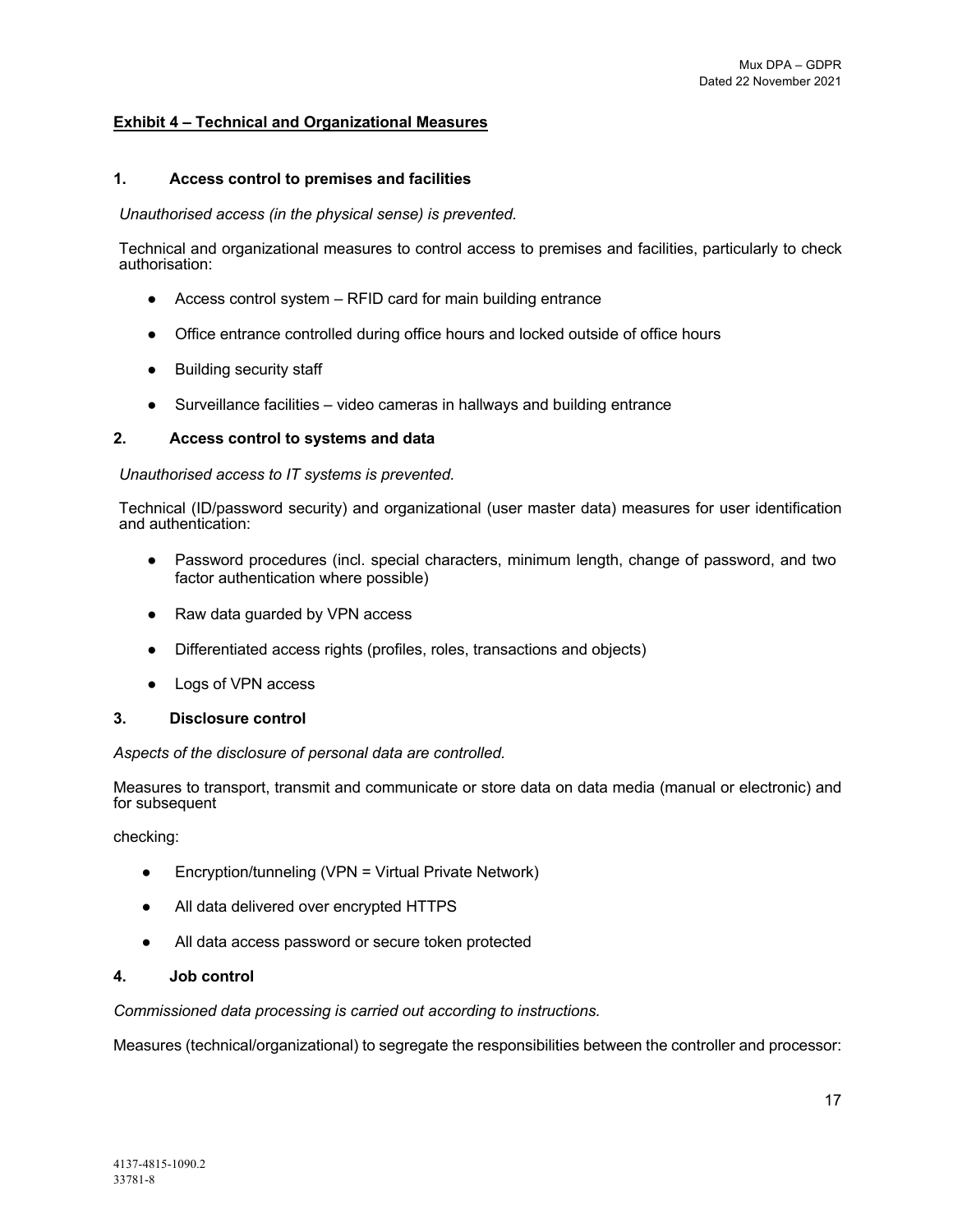● Formal commissioning via enterprise agreement or self-sign up that includes Terms of Service available online

● Monitoring of SLA, if applicable

#### **5. Availability control**

*The data is protected against accidental destruction or loss.*

Measures to assure data security (physical/logical):

- Backup procedures allowing for (at least) daily backups
- Data stored in highly redundant third party cloud services
- Firewall policies that only allow internal access to data
- Disaster recovery plan

#### **6. Segregation control**

*Data collected for different purposes is processed separately.*

Measures to provide for separate processing (storage, amendment, deletion, transmission) of data for different purposes:

• Microservices architecture where functions are run and administered separately

#### **7. Security documentation**

*Data importer maintains a security document.*

A security incident log will also be maintained which will include: incident description, date and time, reporter, recipient of

the report, effects of the incident, procedures followed to recover the data, person who recovered the data, and any data

manually re-entered.

#### **8. Audits**

*Data exporter may audit data importer.*

At the written request of the data exporter, data importer will provide data exporter with a confidential Report to reasonably verify compliance with the security obligations under this Annex.

#### **9. Assistance with Data Subject Rights Requests**

Data Subject Rights Requests shall be sent to gdpr@mux.com.

#### **10. Pseudonymisation**

When viewership data is collected as part of a Mux Data SDK integration, data exporter is able to choose to have the data from client SDKs sent to, and processed in, the EU only. Personal data processed in the EU is pseudonymized (specifically, viewers' IP addresses are truncated resulting in /24 addresses only)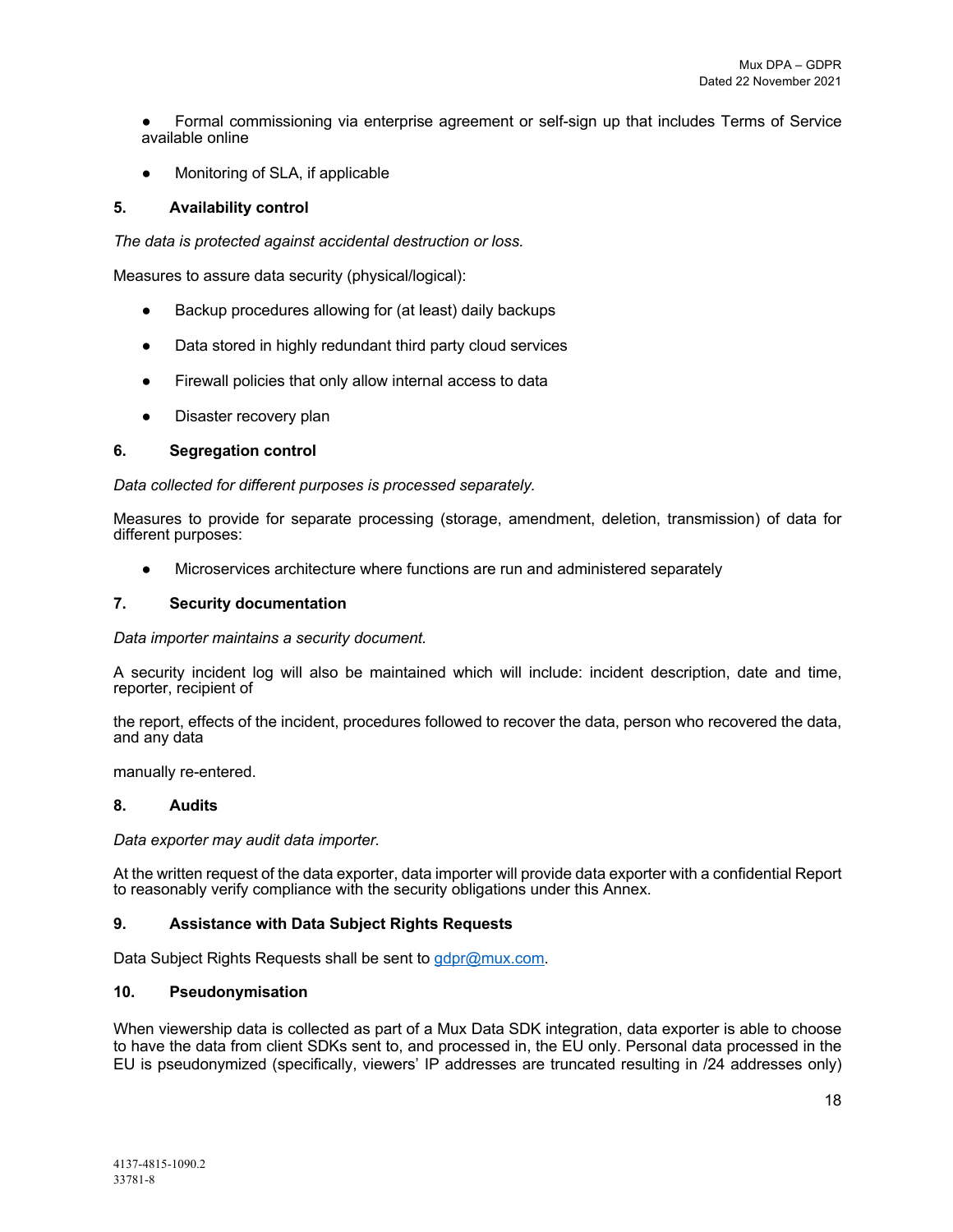and only the pseudonymized data is sent to the United States for customer reporting and archival storage purposes.

#### **11. Personnel security management**

- Background screening
- Employment and confidentiality agreements
- Acknowledgment of acceptable uses of data and technologies
- Defined roles and responsibilities
- Security and privacy training
- Procedures for onboarding, offboarding, and changes in job duties

#### **12. ISO 27001 Certification**

Data Importer aims to achieve ISO 27001 certification by December 31, 2021.

#### **13. Other technical and organizational security measures**

- Logging, monitoring, and alerting for security-related events
- Strong cryptography (encryption and hashing) and key management practices to protect data both at rest and during transmission, in particular, encryption key management is performed (and mostly automated) using Cloud Service Provider Key Management Services (KMSs) where possible and feasible. Moreover, customer passwords are hashed before being stored in our databases, so that Mux doesn't know them
- Change, configuration, and capacity management policies and procedures
- Secure development processes including secure coding, application testing, and tightly controlled CI/CD procedures
- Information backup, business continuity, and disaster recovery policies and procedures
- Vulnerability management policies and procedures, including penetration testing and vulnerability scans
- Controlled orchestration of protected, immutable containers for application delivery
- Third party security management practices including third- party security and risk assessments
- Incident response policy and procedures
- Active bug bounty program to identify security flaws in Mux Data and Mux Video
- Use of password management tool
- Mobile Device Management (MDM) and endpoint technical controls including anti-malware and policy enforcement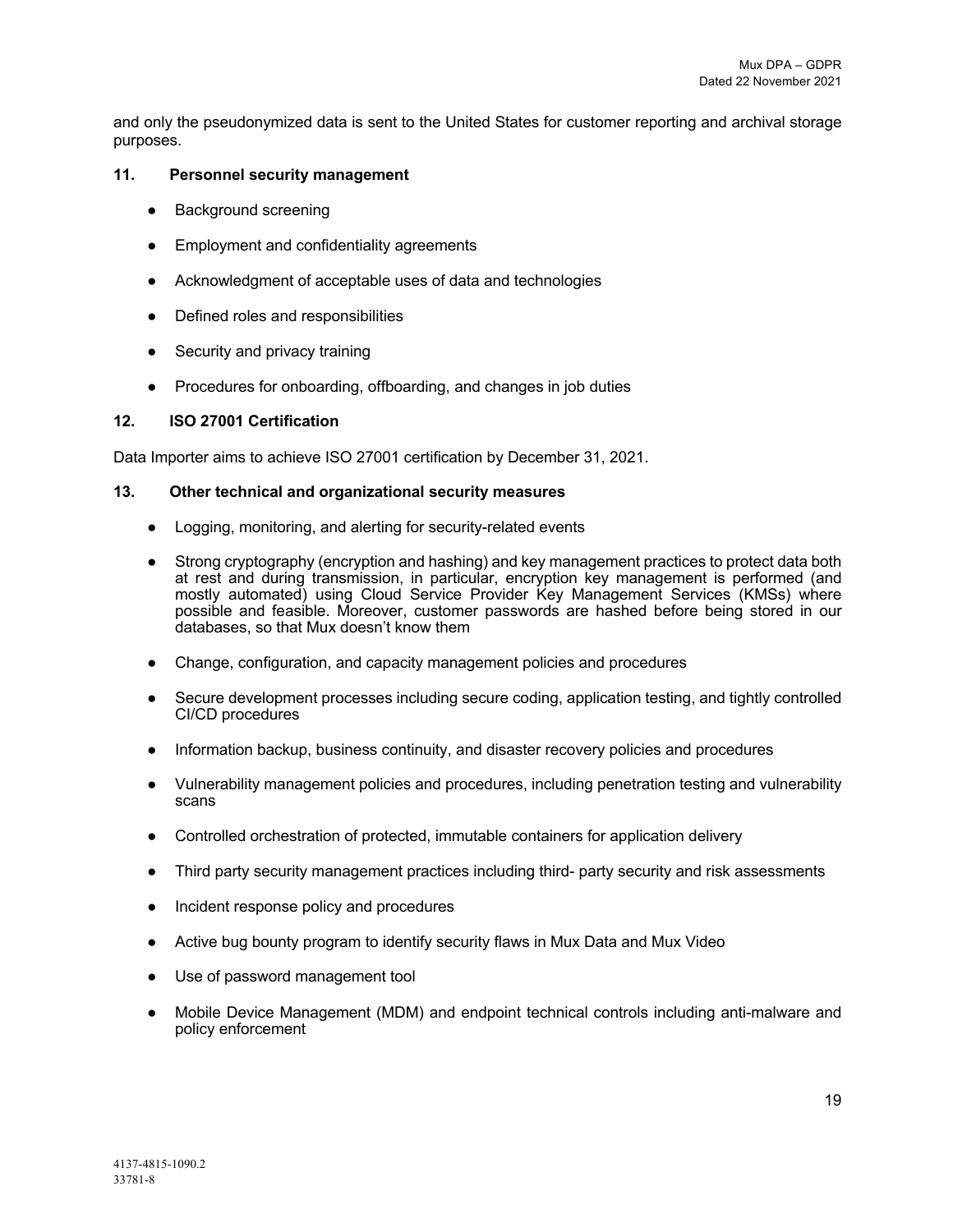## **Exhibit 5 – List of Sub-processors**

Please complete the following list as to the sub-processors which are utilized by Mux at the commencement of the processing, or declare "None" if not applicable:

|                | Name of sub-<br>processor | <b>Mux</b><br><b>Product</b> | <b>Country of Operation and Data</b><br>processing                                                                                                                                 | <b>Subject matter and</b><br>nature of the<br>processing |
|----------------|---------------------------|------------------------------|------------------------------------------------------------------------------------------------------------------------------------------------------------------------------------|----------------------------------------------------------|
| 1              | <b>AWS</b>                | Mux Data,<br>Mux Video       | HQ: 1200 Pacific Tower 1200 12th<br>Ave S, Seattle, Washington 98144<br><b>USA</b><br>EU Data Pseudonymisation location:<br>AWS eu-central-1 region in<br>Frankfurt (Germany - DE) | Hosting service                                          |
| $\overline{2}$ | Google Cloud              | Mux Video                    | 1600 Amphitheatre Parkway,<br>Mountain View, California 94043, USA                                                                                                                 | Hosting service                                          |
| $\overline{3}$ | Cloudflare                | Mux Video                    | 101 Townsend Street, San Francisco,<br>California 94107, USA                                                                                                                       | Content delivery<br>network (for delivering<br>video)    |
| 4              | Fastly                    | Mux Video                    | 475 Brannan Street #300, San<br>Francisco, California 94107, USA                                                                                                                   | Content delivery<br>network (for delivering<br>video)    |
| 5              | NS <sub>1</sub>           | Mux Video                    | 55 Broad Street, 19th Floor, New<br>York, New York 10004, USA                                                                                                                      | Content delivery<br>network (for delivering<br>video)    |

All sub-processors may have access to the Customer Personal Data for the term of the Mux Privacy Terms or until the service contract with the respective sub-processor is terminated or the access by the subprocessor has been excluded as agreed between Mux and Customer.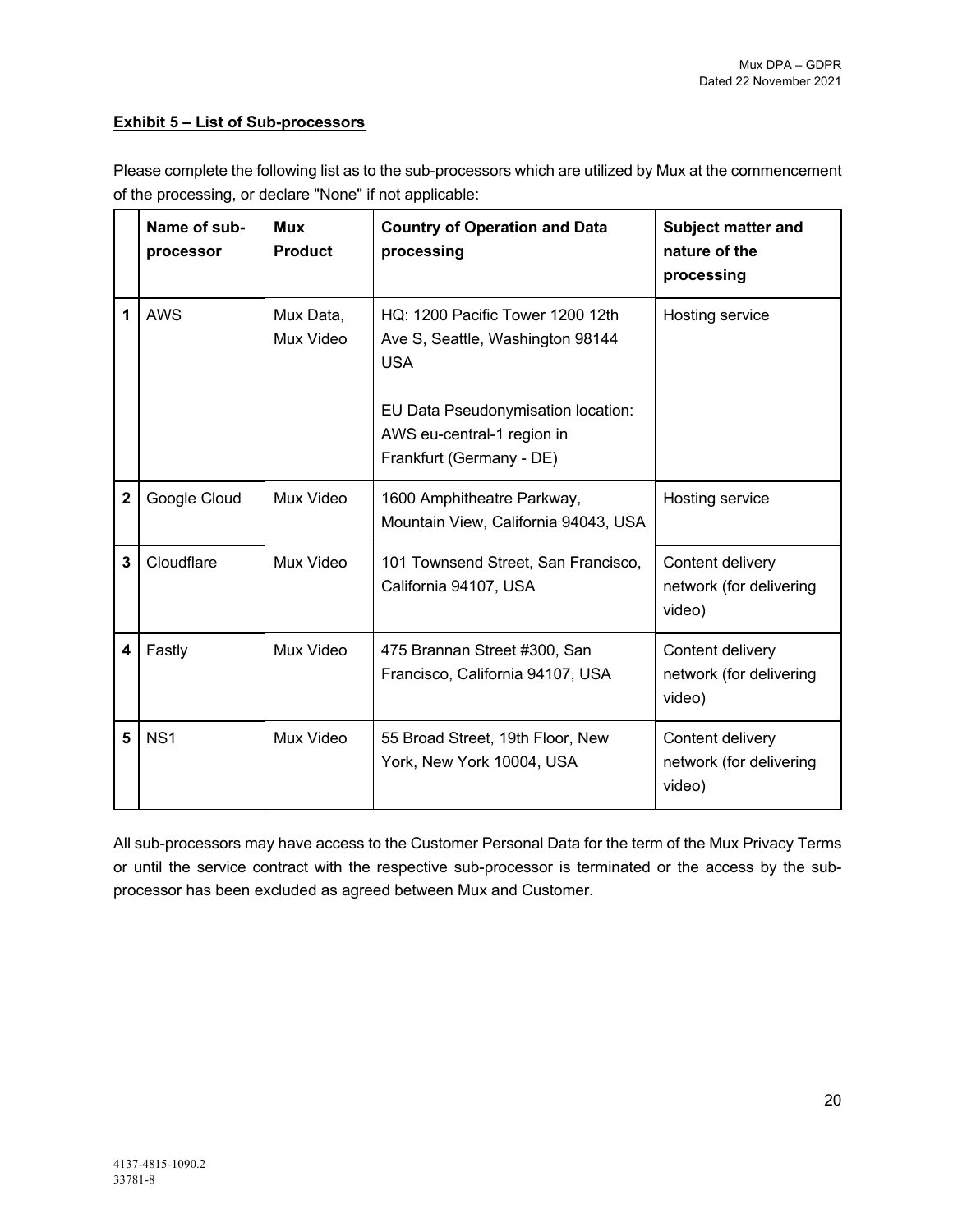#### **Exhibit 6 - Supplementary Measures for International Data Transfers**

Mux commits to implementing the following supplementary measures based on guidance provided by EU supervisory authorities<sup>1</sup> in order to enhance the protection for Customer Personal Data in relation to the processing in a third country.

#### **1. Additional Technical Measures**

#### 1.1 **Encryption**

1.1.1 The personal data is transmitted (between the Parties and by Processor between data centers as well as to a sub-processor and back) using strong encryption.

Hereby, it is ensured that the encryption protocols employed are state-of-the-art and provide effective protection against active and passive attacks with resources known to be available to the public authorities of this third country, the parties involved in the communication agree on a trustworthy public-key certification authority or infrastructure, specific protective and state-of-the-art measures are used against active and passive attacks on the sending and receiving systems providing transport encryption, including tests for software vulnerabilities and possible backdoors, in case the transport encryption does not provide appropriate security by itself due to experience with vulnerabilities of the infrastructure or the software used, personal data is also encrypted end-to-end on the application layer using state-of-the-art encryption methods, the encryption algorithm and its parameterization (e.g., key length, operating mode, if applicable) conform to the stateof-the-art and can be considered robust against cryptanalysis performed by the public authorities when data is transiting to this third country taking into account the resources and technical capabilities (e.g., computing power for brute-force attacks) available to them<sup>2</sup>, the strength of the encryption takes into account the specific time period during which the confidentiality of the encrypted personal data must be preserved, the encryption algorithm is implemented correctly and by properly maintained software without known vulnerabilities the conformity of which to the specification of the algorithm chosen has been verified, e.g., by certification, the keys are reliably managed (generated, administered, stored, if relevant, linked to the identity of the intended recipient, and revoked), by Customer or by an entity trusted by Customer under a jurisdiction offering an essentially equivalent level of protection.

1.1.2 The personal data at rest is stored by Processor using strong encryption.

 $1$  EDPB, Recommendations 01/2020 on measures that supplement transfer tools to ensure compliance with the EU level of protection of personal data, V 2.0, 18 June 2021, Annex 2.

 $<sup>2</sup>$  For the assessment of the strength of encryption algorithms, their conformity with the state-of-the-art, and their robustness against</sup> cryptanalysis over time, Customer can rely on technical guidance published by official cybersecurity authorities of the EU and its member states. See e.g. ENISA Report « What is "state of the art" in IT security? », 2019, https://www.enisa.europa.eu/news/enisanews/what-is-state-of-the-art-in-it-security; guidance given by the German Federal Office for Information Security in its Technical Guidelines of the TR-02102 series and "Algorithms, Key Size and Protocols Report (2018), H2020-ICT-2014 – Project 645421, D5.4, ECRYPT-CSA, 02/2018" at https://www.ecrypt.eu.org/csa/documents/D5.4-FinalAlgKeySizeProt.pdf.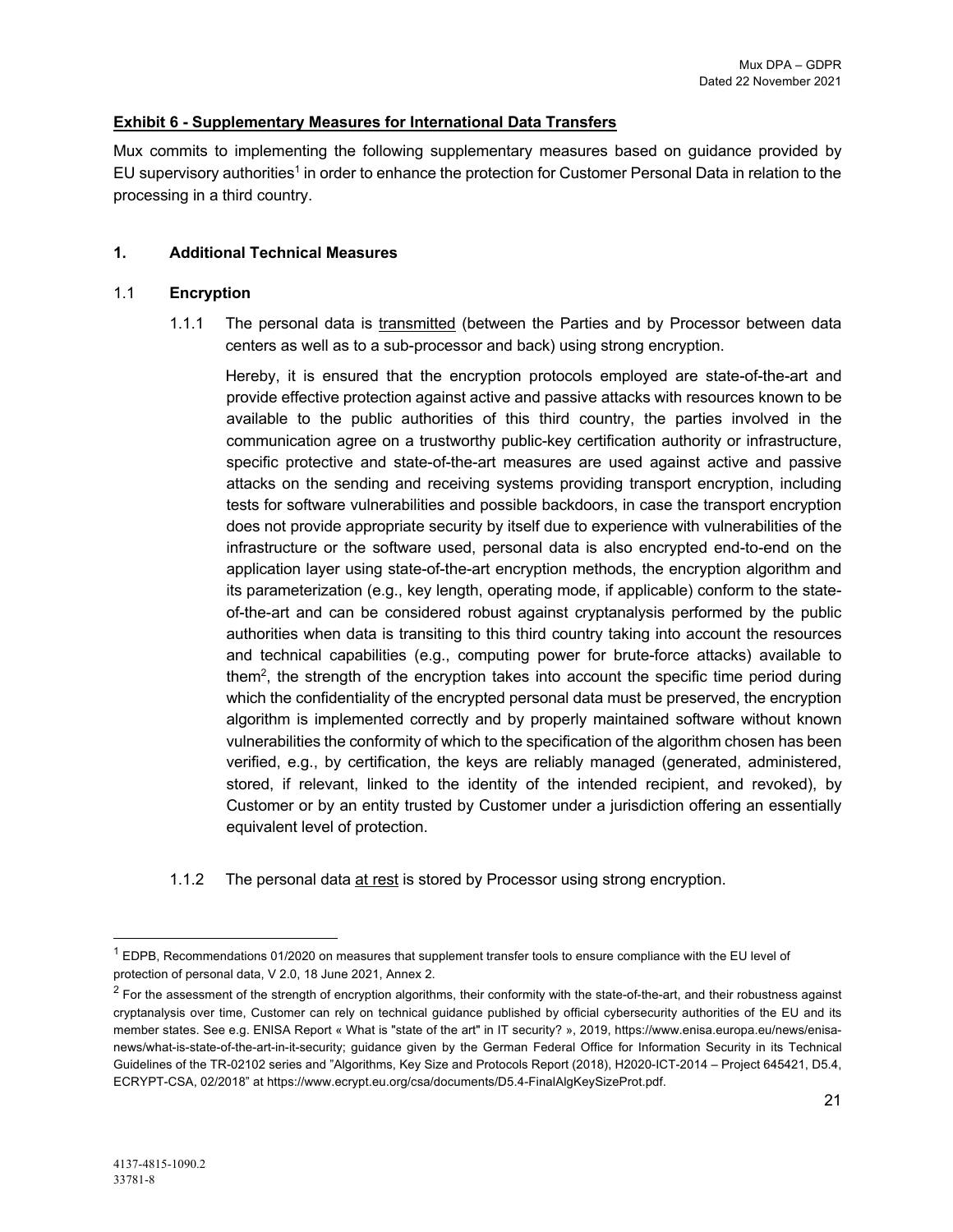*The encryption algorithm and its parameterization (e.g., key length, operating mode, if applicable) conform to the state-of-the-art and can be considered robust against cryptanalysis performed by the public authorities in the recipient country taking into account the resources and technical capabilities (e.g., computing power for brute-force attacks) available to them*<sup>5</sup>*. The strength of the encryption and key length* takes *into account the specific time period during which the confidentiality of the encrypted personal data must*  be preserved. The encryption algorithm is implemented correctly and by properly *maintained software without known vulnerabilities the conformity of which to the specification of the algorithm chosen has been verified, e.g., by certification. The keys are reliably managed (generated, administered, stored, if relevant, linked to the identity of an intended recipient, and revoked).*

## **2. Additional Organizational Measures**

#### 2.1 **Internal policies for governance of transfers especially with groups of enterprises**

2.1.1 Adoption of adequate internal policies with clear allocation of responsibilities for data transfers, reporting channels and *standard* operating procedures for cases of formal or informal requests from public authorities to access the data*.* 

*Especially in case of transfers among groups of enterprises, these policies may include, among others, the appointment of a specific team, composed of experts on IT, data protection and privacy laws, to deal with requests that involve personal data transferred from the EEA; the notification to the senior legal and corporate management and to Customer upon receipt of such requests; the procedural steps to challenge disproportionate or unlawful requests and the provision of transparent information to data subjects.*

2.1.2 Development of specific *training* procedures for personnel in charge of managing requests for access to personal data from public authorities, which should be periodically updated to reflect new legislative and jurisprudential developments in the third country and in the EEA.

*The training procedures should include the requirements of EU law as to access by public authorities to personal data, in particular as following from Article 52(1) of the Charter of Fundamental Rights. Awareness of personnel* should *be raised in particular by means of assessment of practical examples of public authorities' data access requests and by applying the standard following from Article 52(1) of the Charter of Fundamental Rights to such practical examples. Such training should take into account the particular situation of the Processor, e.g. legislation and regulations of the third country to which Processor is subject to, and should be developed where possible in cooperation with Customer.*

#### 2.2 **Transparency and accountability measures**

Regular publication of transparency reports or summaries regarding governmental requests for access to data and the kind of reply provided, insofar publication is allowed by local law.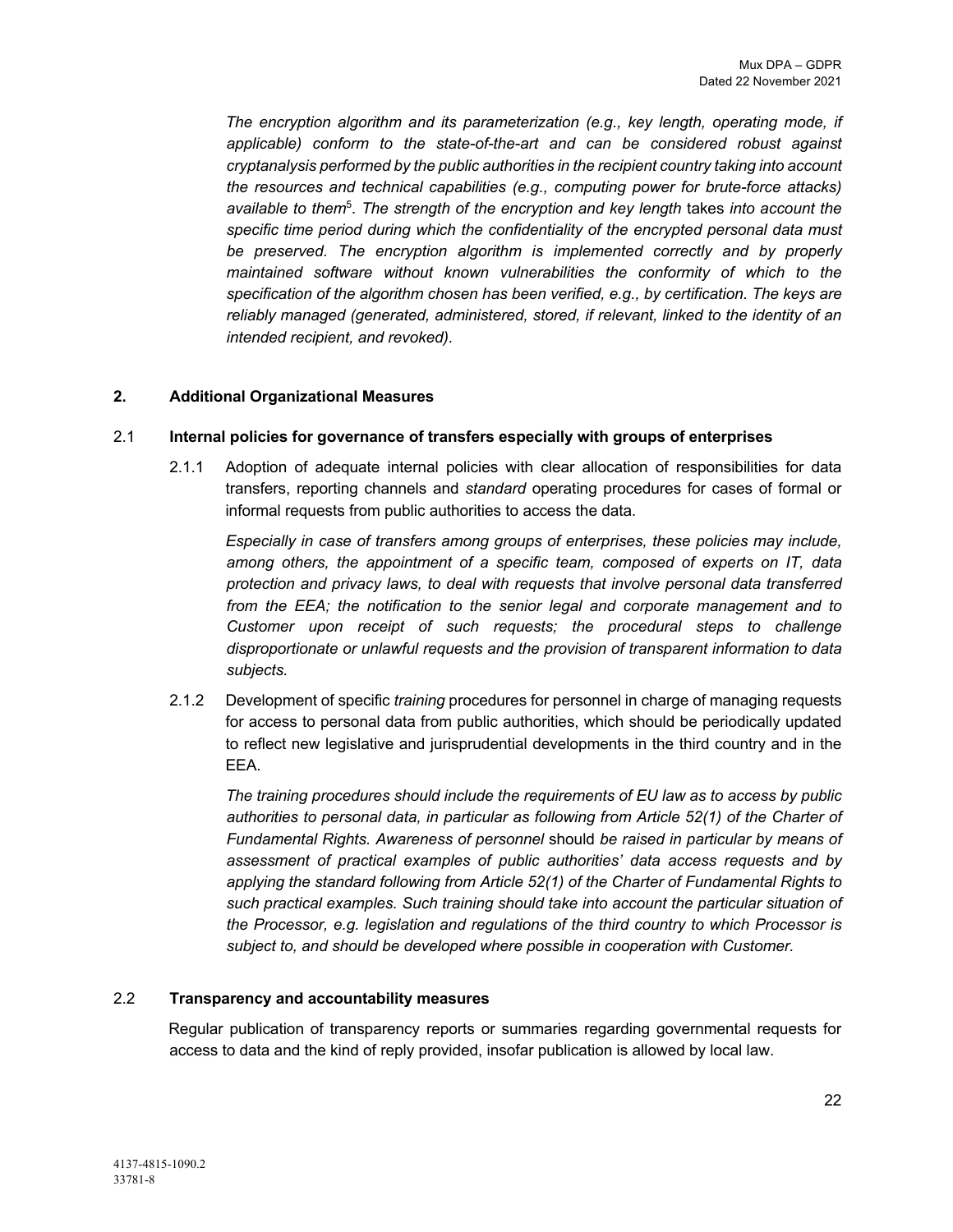#### 2.3 **Organizational methods and data minimization measures**

- 2.3.1 Already existing organizational requirements under the accountability principle, such as the adoption of strict and granular data access and confidentiality policies and best practices, based on a strict need-to-know principle, monitored with regular audits and enforced through disciplinary measures. Data minimization should be considered in this regard, in order to limit the exposure of personal data to unauthorized access. For example, in some cases it might not be necessary to transfer certain data (e.g. in case of remote access to EEA data, such as in support cases, when restricted access is granted instead of full access; or when the provision of a service only requires the transfer of a limited set of data, and not an entire database). In the case at hand, the Parties will implement this as follows: confidentiality obligations of personnel; acknowledgment of acceptable uses of data and technologies; defined roles and responsibilities; security and privacy training; and procedures for onboarding, offboarding, and changes in job duties
- 2.3.2 Development and implementation of best practices by both Parties to appropriately and timely involve and provide access of information to their respective data protection officers, if existent, and to their legal and internal auditing services on matters related to international transfers of personal data transfers.

#### 2.4 **Others**

Adoption and regular review by Processor of internal policies to assess the suitability of the implemented complementary measures and identify and implement additional or alternative solutions when necessary, to ensure that an essentially equivalent level of protection to that guaranteed within the EEA of the personal data transferred is maintained.

## **3. Additional Contractual Measures**

## 3.1 **Transparency obligations**

- 3.1.1 Processer declares that (1) it has not purposefully created back doors or similar programming that could be used to access the system and/or personal data, (2) it has not purposefully created or changed its business processes in a manner that facilitates access to personal data or systems, and (3) that national law or government policy does not require Processor to create or maintain back doors or to facilitate access to personal data or systems or for Processor to be in possession or to hand over the encryption key.
- 3.1.2 Processor will verify the validity of the information provided for the TIA questionnaire on a regular basis and provide notice to Customer in case of any changes without delay. Clause 14(e) SCC shall remain unaffected.

## 3.2 **Obligations to take specific actions**

In case of any order to disclose or to grant access to the personal data, Processor commits to inform the requesting public authority of the incompatibility of the order with the safeguards contained in the Article 46 GDPR transfer tool and the resulting conflict of obligations for Processor.